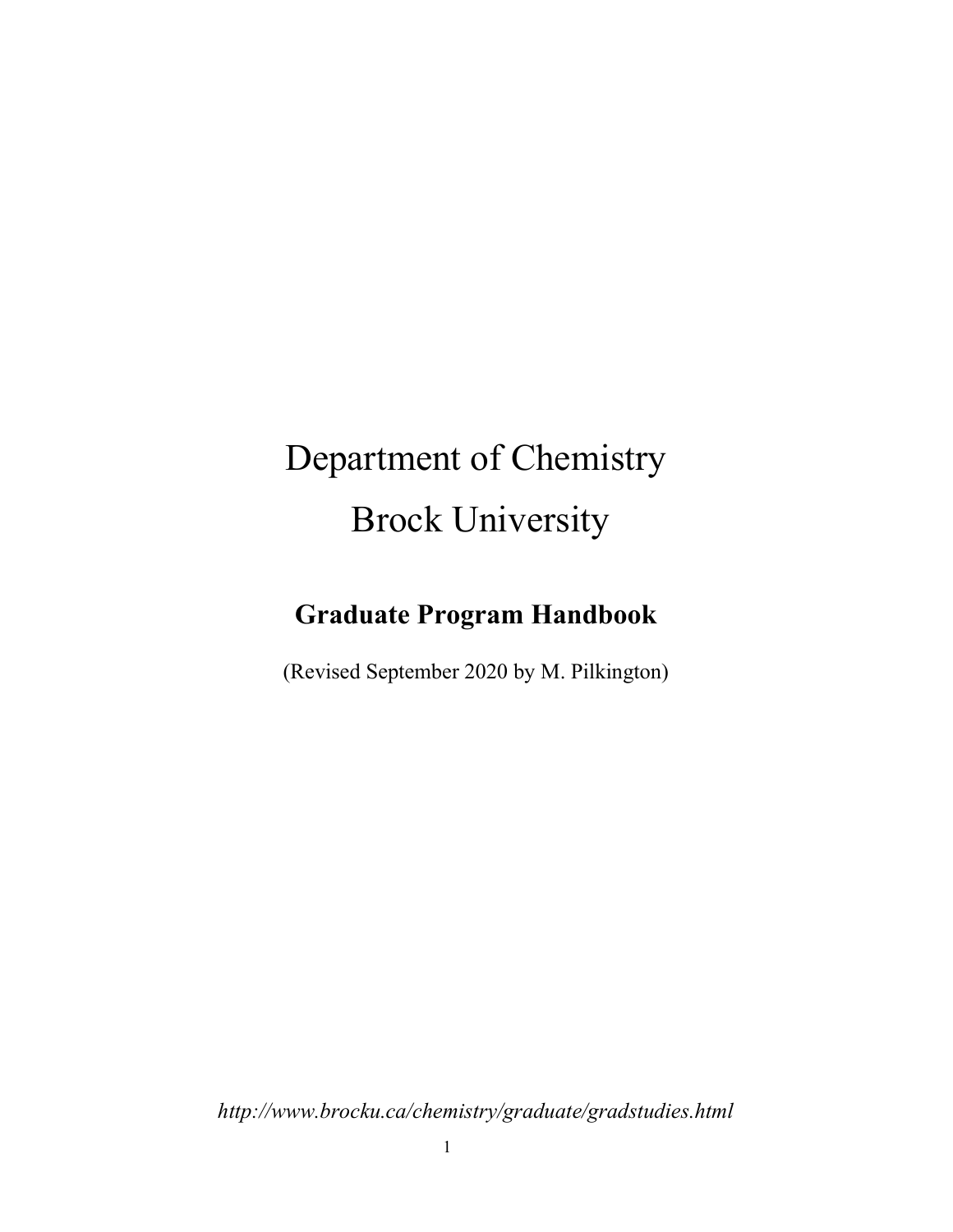## **Table of Contents**

| 13. Thesis and Defence Procedures for MSc & PhD Theses in the Department of Chemistry <sup>1</sup> 35 |  |
|-------------------------------------------------------------------------------------------------------|--|
|                                                                                                       |  |
|                                                                                                       |  |
|                                                                                                       |  |
|                                                                                                       |  |
|                                                                                                       |  |
|                                                                                                       |  |
|                                                                                                       |  |
|                                                                                                       |  |
|                                                                                                       |  |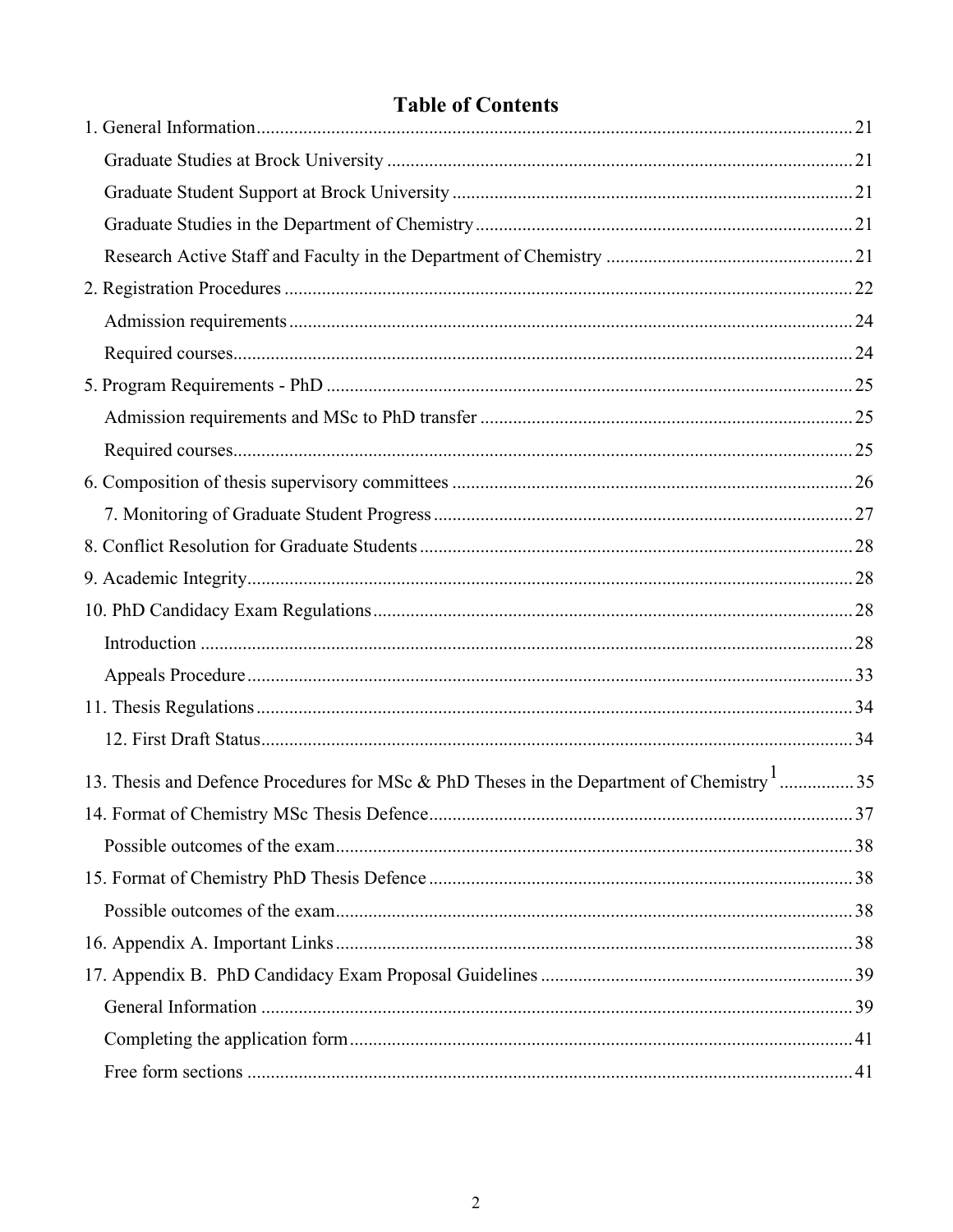## 1. General Information

#### Graduate Studies at Brock University

General information focused on graduate studies at Brock University can be found by consulting the Faculty of Graduate Studies website at: **www.brocku.ca/gradstudies/** 

Brock University is committed to building and maintaining a diverse and inclusive community where our students, staff, faculty, course participants, volunteers and visitors can work and learn in an environment that respects the dignity and worth of members of the Brock community. For more information consult the following link: https://brocku.ca/policies/wp-content/uploads/sites/94/Respectful-Work-and-Learning-Environment-Policy.pdf

#### Graduate Student Support at Brock University

The Graduate Student Support Coordinator (Andie Nero, MC D529; Email: gradsupport@brocku.ca). She can connect you with a number of support services and resources to help in all aspects of graduate student life. For more information concerning the ways she can help see the following link: https://brocku.ca/graduate-studies/studentresources/graduate-student-support/

#### Graduate Studies in the Department of Chemistry

The Department provides facilities for students intending to work toward their Master's and/or Doctoral degrees in Chemistry. In addition to their research supervisor and supervisory committee, graduate students are encouraged to contact the graduate program director (GPD) (Dr. Melanie Pilkington, CRN 410; Email: mpilkington@brocku.ca) for any concerns or questions they may have relating to their progress through their chemistry program. Students can also contact the Graduate Administrator Coordinator for Maths and Science, (Elena Genkin, MC D473; Email: egenkin@brocku.ca) for access to forms and information relating to their courses and procedures for candidacy exams and thesis defences.

Faculty members specialize in Organic/Bio-organic Chemistry, Inorganic Chemistry, Molecular Magnetism, Physical/Theoretical Chemistry, and Analytical Chemistry. Specific faculty research interests can be found at the Department's website www.brocku.ca/chemistry/research/interests.html: .

#### Research Active Staff and Faculty in the Department of Chemistry

Jeffrey K. Atkinson, Professor (PhD, Ottawa), Organic Chemistry www.brocku.ca/chemistry/faculty/Atkinson/ Travis Dudding, Professor (PhD, John Hopkins), Organic Chemistry www.brocku.ca/chemistry/faculty/Dudding/ Feng Li, Associate Professor (PhD, Alberta), Analytical Chemistry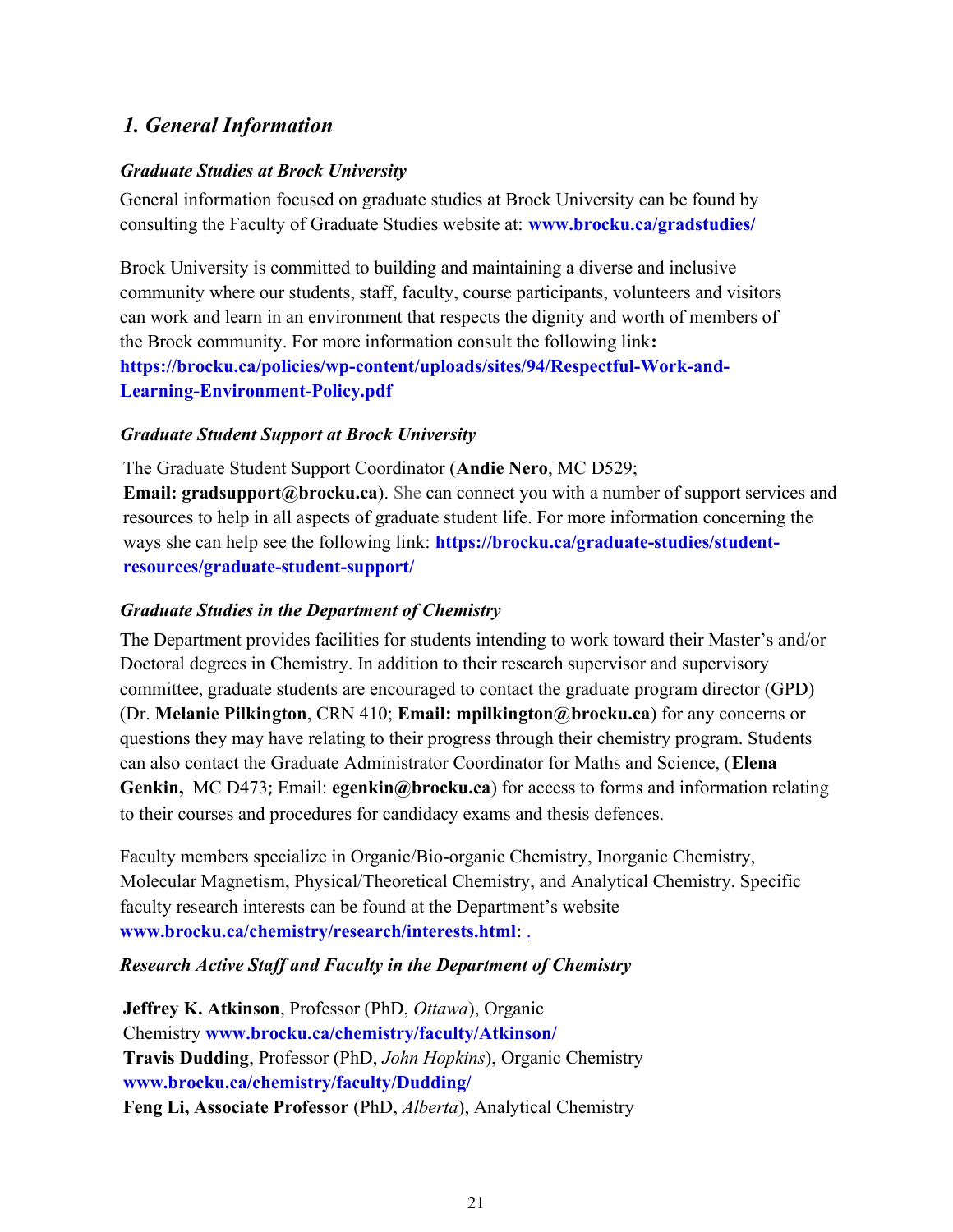www.brocku.ca/mathematics-science/chemistry/feng-li/ Tomas Hudlicky, Professor (PhD, Rice), Organic Chemistry www.brocku.ca/chemistry/faculty/Hudlicky/ Martin T. Lemaire, Associate Professor (PhD, Victoria), Inorganic Chemistry www.brocku.ca/chemistry/faculty/Lemaire/ Costa Metallinos, Professor (PhD, Queen's), Organic Chemistry www.brocku.ca/chemistry/faculty/Metallinos/ Georgii I. Nikonov, Professor (PhD, Moscow), Inorganic Chemistry www.brocku.ca/chemistry/faculty/Nikonov/ Melanie Pilkington, Professor (PhD, Kent), Inorganic Chemistry www.brocku.ca/chemistry/faculty/Pilkington/ Arthur van der Est, Professor (PhD, British Columbia), Physical and Theoretical Chemistry www.brocku.ca/chemistry/faculty/van der Est/ Hongbin (Tony) Yan, Professor (PhD, London), Organic Chemistry www.brocku.ca/chemistry/faculty/Yan/ Paul Zelisko, Instructor, (PhD, *McMaster*), Organic Chemistry https://brocku.ca/mathematics-science/chemistry/paul-zelisko/

#### 2. Registration Procedures

General graduate student registration procedures are outlined within the Brock University Registration guide, which is available at the following website: www.brocku.ca/registrar/guides/grad/procedures.php.

Note: For new students, all pre-registration conditions outlined in your offer of admission letter must be met before registering for graduate courses.

Students must register and pay tuition for every semester in which they are registered as a graduate student.

All chemistry graduate students must complete the Chemistry Graduate Pre-Registration Approval Form (www.brocku.ca/chemistry/graduate/gradreg.doc) and submit the completed and signed form to the Graduate Program Director. When the courses(s) have been approved proceed to register on-line. If a graduate student is interested in registering for a course not listed on the timetable, please contact the Graduate Program Director.

When on-line registration closes, all further registration, or changes to registration, must be completed manually via the Course Registration/Withdrawal Form, available from the Faculty of Graduate Studies or directly downloaded from:

www.brocku.ca/gradstudies/forms/CourseRegistrationWithdrawlForm-03-08.pdf and submitted to the Faculty of Graduate Studies.

Requests for inactive terms or leave of absence can be made by first completing the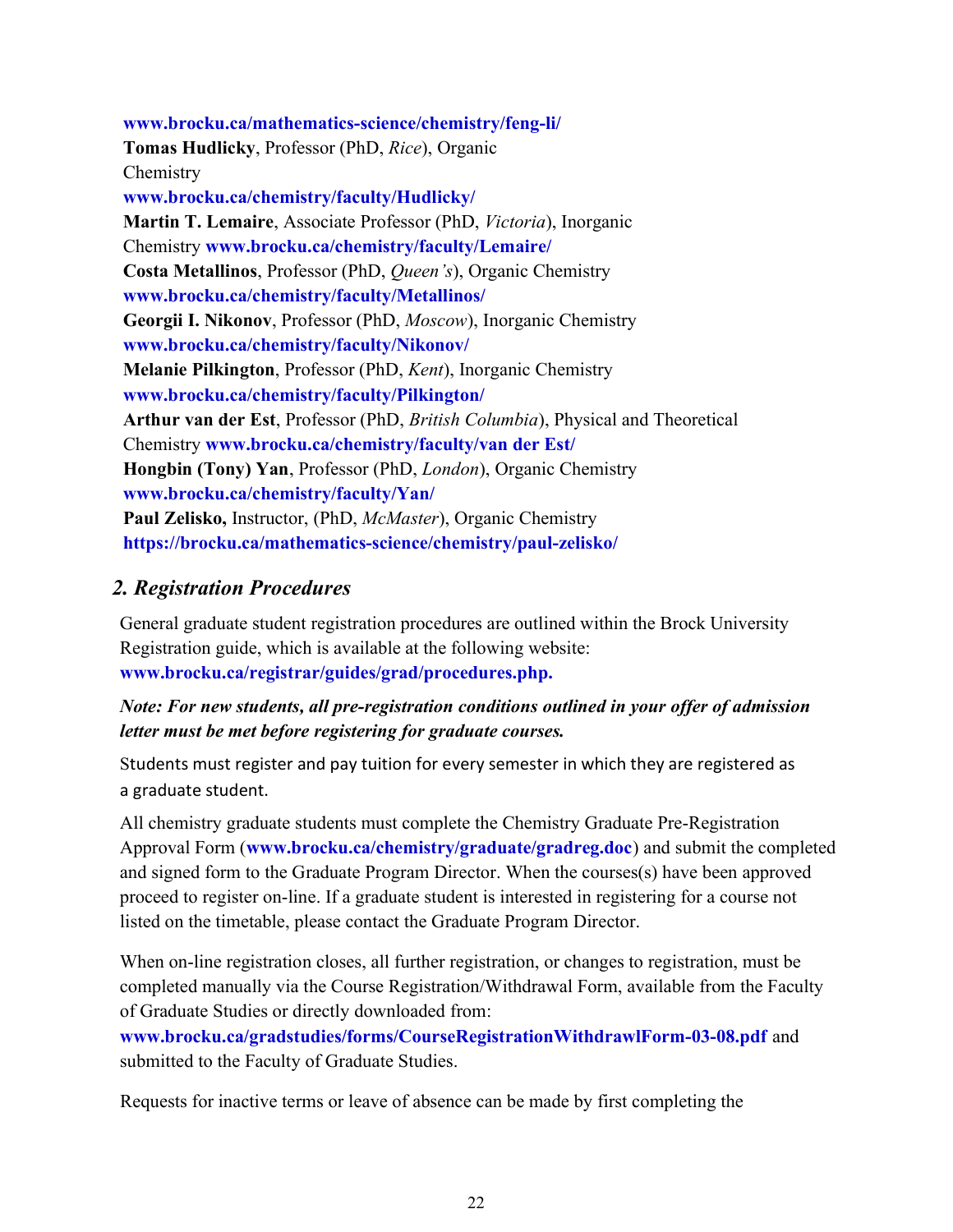appropriate forms available from the Faculty of Graduate Studies or can be downloaded from the website: www.brocku.ca/gradstudies/current/forms.php

## 3. Financial support

Full time students (MSc and PhD) will normally be supported by a Research Assistantship paid from the research operating grants of supervising faculty (up to \$10,000/year), a Graduate Fellowship from the University (typically \$7,500/year for MSc and \$15,500/year for PhD students), and Teaching Assistantships in the undergraduate laboratory program in the Brock Department of Chemistry (\$4,038/term, typically awarded for 2 terms).

In addition, international students may receive bursaries to help offset the cost of higher tuition fees. Students in financial need may qualify for additional bursaries. Please visit the Faculty of Graduate Studies Financial Information website for more information at: www.brocku.ca/gradstudies/current/financial.php.

Note: The value of Graduate Fellowships awarded by the Office of Graduate Studies to fulltime students in research-based programs differs between MSc and PhD programs and is dependent on whether or not students receive external awards (e.g. NSERC or OGS). Students should make sure that they understand for how many terms they will be supported by each component of their funding package. Brock currently offers full-time researchbased graduate students a funding package for the defined length of the graduate program (6 terms for the MSc Chemistry program, 12 terms for the PhD Chemistry program) see: https://brocku.ca/graduate-studies/scholarships-awards/

Additional information breaking down the main sources of graduate support can be found on the graduate studies website at:

#### https://brocku.ca/graduate-studies/financial-resources/funding/

Graduate students may also apply for Internal Donor Awards, Travel Expense Reimbursement and Bursaries, throughout their studies. External scholarships and awards are also available to those who qualify. Information is given at: https://brocku.ca/graduate-studies/scholarshipsawards/external/

Canadian students with excellent undergraduate marks (generally "A" level in the last two years of study) may qualify for provincial (OGS or OGSST) or federal (NSERC) graduate scholarships. See the link: https://brocku.ca/graduate-studies/scholarshipsawards/external/

Current tuition and related fees for graduate students may be found at the following link: https://brocku.ca/safa/graduate-tuition-and-fees-2019-fw/

## 4. Program Requirements - MSc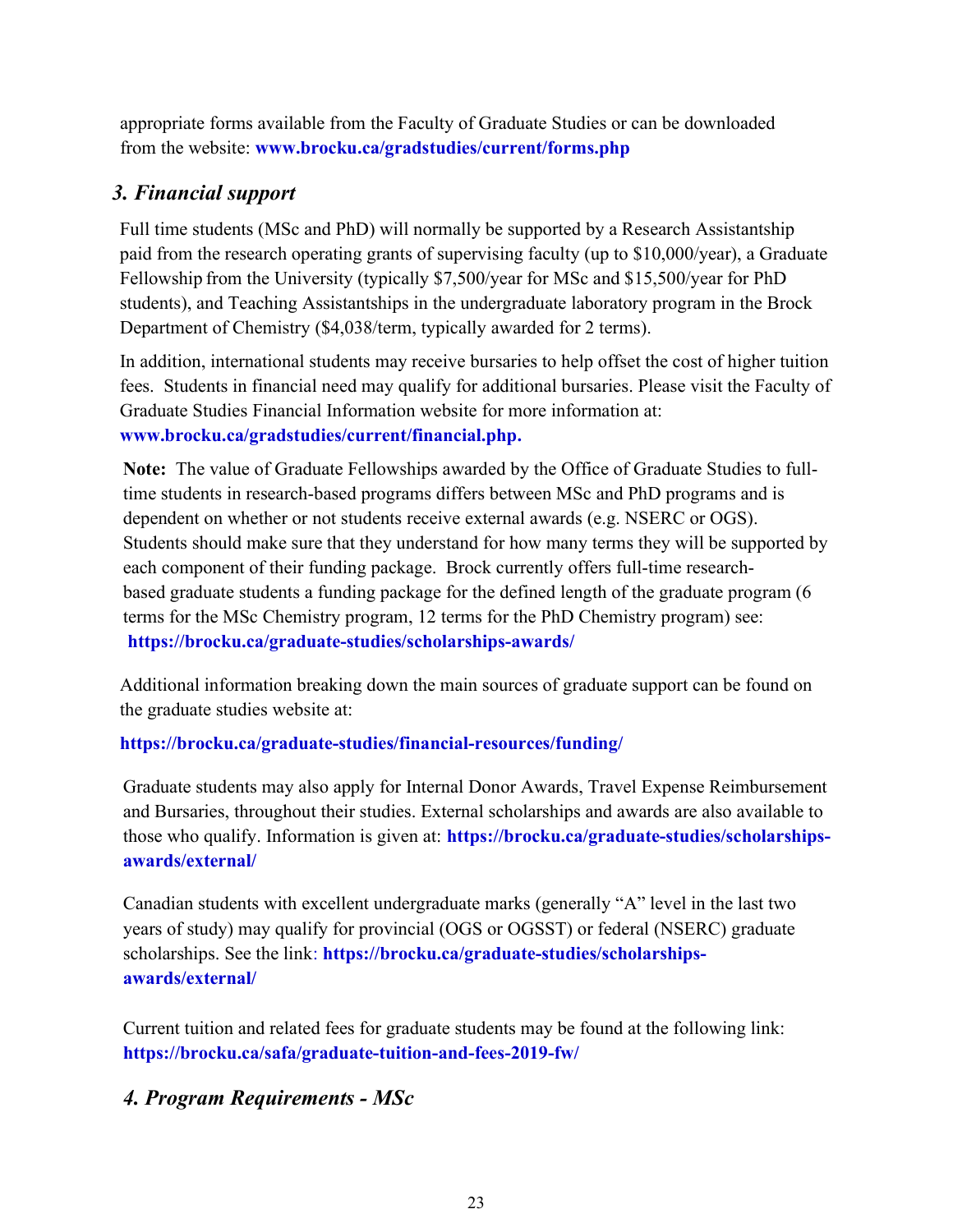#### Admission requirements

Successful completion of an Honours Bachelor's degree, or equivalent, in Chemistry or a cognate discipline such as Biochemistry or Biotechnology normally with an overall average of not less than 78%. We recommend that international students provide results from a completed Graduate Record Examination (GRE). Agreement from a faculty supervisor to supervise the student is required for admission to the program. Those lacking sufficient background preparation may be required to complete a qualifying term/year to upgrade their applications. Completion of a qualifying term/year does not guarantee acceptance into the program.

Students may be admitted as full-time or part-time. Full-time programs should normally be completed in six-terms or 2 years. Students interested in part-time study at the MSc level should consult the Graduate Program Director (GPD). Please note that a change to part-time status affects a graduate student's funding (i.e. no Graduate Fellowships are provided to parttime students) and preference in hiring for teaching assistantship positions.

#### Required courses

Students must enrol in CHEM 5F90 each term, as well as participate in the seminar course CHEM 5P95, in which each student will present one seminar on a topic approved by the candidate's Supervisor. The student's seminar must be presented within the first academic *year of study*. Students are expected to attend all seminars presented in the Department. As part of CHEM 5F90, every MSc candidate must prepare and defend a thesis that demonstrates a capacity for independent work of acceptable scientific caliber. There will be an oral defence of the written thesis.

In addition to 5F90 and 5P95, students must complete a minimum of one and one-half credits of course work, which must include two 5(alpha)00 level half credits; one half-credit (or one credit), which may be at either the 4(alpha)00 or 5(alpha)00 level. Note that graduate credit is not given in courses where the final grade is less than 70%. Students are expected to achieve a minimum grade of 70% in all graduate courses. **Obtaining a failing grade (< 70%) in a** graduate course is sufficient grounds for dismissal from the program.

Additional credits may be required of candidates with insufficient preparation in the area of research specialization. When appropriate and with prior permission of the supervisory committee, courses offered outside the Department of Chemistry may be taken to fulfill course requirements.

Depending on their background, candidates may be required to take extra courses from either the graduate or undergraduate calendar in addition to those noted above. For descriptions of our current graduate courses see:

https://brocku.ca/webcal/current/graduate/CHEM.html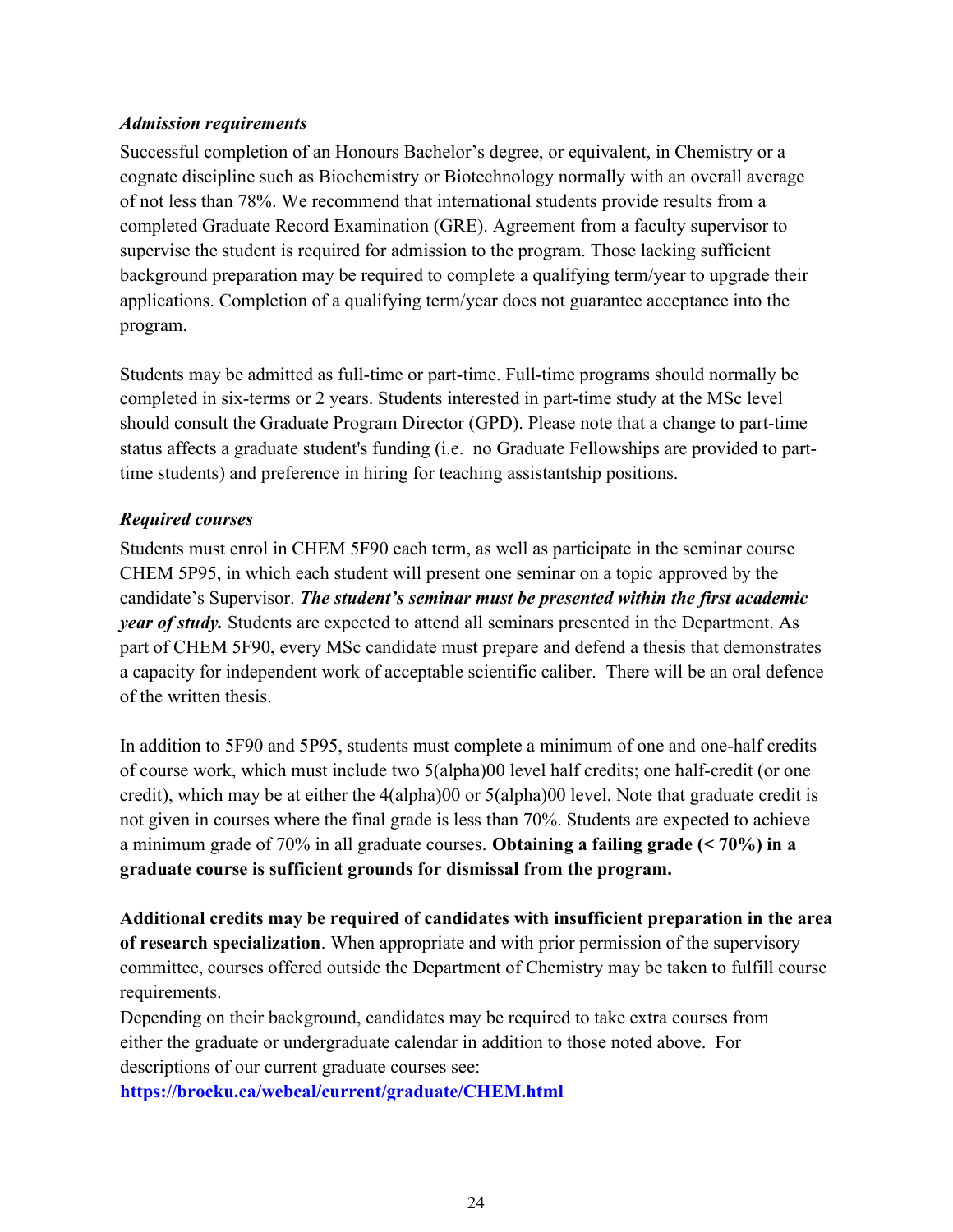Courses are chosen in consultation with the Supervisory Committee, and prior to formal web registration, all graduate students must complete the Graduate Registration Preapproval Form, which can be obtained from the Chemistry Department's website at: www.brocku.ca/chemistry/graduate/gradreg.pdf

Descriptions of all graduate courses offered by the Chemistry Department may be found within the Chemistry Graduate Calendar (www.brocku.ca/webcal/current/graduate/CHEM.html).

## 5. Program Requirements - PhD

#### Admission requirements and MSc to PhD transfer

For admission into the PhD program, successful completion of an MSc degree, or equivalent in Chemistry or closely allied discipline, e.g. Biochemistry, with an overall average of not less than 80% is required. Students may also be permitted to enter the PhD program after successfully completing a minimum of one year in the Brock Chemistry MSc program. Approval to transfer to the PhD program may be given by the Chair after having received a favourable written report from the student's Supervisory Committee. Typically, the acceptable candidate would have achieved the following: Successful completion of at least one full credit towards the degree with an average above 75%; presentation of one 50 min seminar as part of the seminar course CHEM 5P95. Some accommodation may be given in particular instances.

A minimum of three years (36 months) of resident, full-time study is required. Students registered as full-time will be expected to complete all degree requirements within four years following entry into the PhD program. It is not possible to complete a PhD degree entirely on a part-time basis. After completion of the full-time residency requirement (three years) a student may request part-time status provided that a draft of the thesis has been submitted, but before submission of the final copy and scheduling of the defence has begun.

#### Required courses

Students must enroll in CHEM 7F90 each term. In addition, coursework is required as described in the subsequent sections. Note that graduate credit is not given in courses where the final grade is less than 70%. As part of CHEM 7F90 all students must complete a research project that culminates in a thesis that demonstrates independent thought and work, and which represents an original contribution to scientific knowledge. There will be an oral defense of the written thesis.

## (a) Students proceeding from an Honours BSc or equivalent, and who have transferred from the MSc to the PhD program, must complete a total of 4.5 credits (9 half-credits). These credits must include:

- 1. CHEM 7F90; CHEM 5P95 and 7P95
- 2. CHEM 5N01 (a non-credit scientific writing course)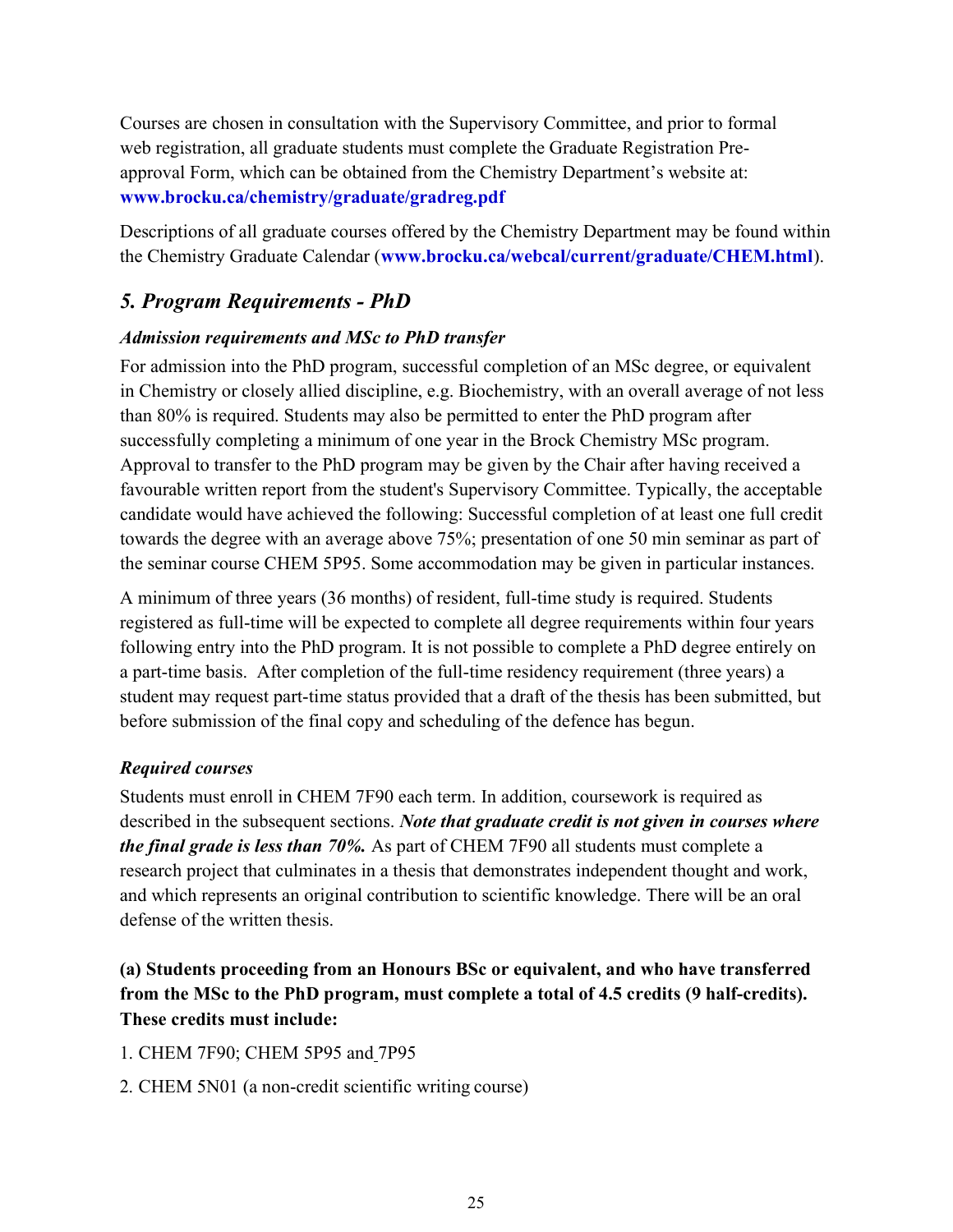- 3. Four  $5$ (alpha)00 level half-credits<sup>1, 2, 3</sup>
- 4. One additional half-credit that may be either at the 4(alpha)00 or 5(alpha)00 level

Students in the Organic Field must take any two of CHEM 5P21, 5P19, and 5P40 but it is recommended that they take all three. Additional course(s) are taken to comply with the requirement, as outlined above, of a total of three 5(alpha)00 level half-credits, and one additional half-credit that may be either at the 4(alpha)00 or 5(alpha)00 level.

Students in the Physical and Computational Field should take CHEM 5P67, and three other half-credit courses approved by their supervisory committee, in order to comply with the requirement, as outlined above, of a total of three 5(alpha)00 level half-credits, and one additional half-credit that may be either at the 4(alpha)00 or 5(alpha)00 level.

Students in the Inorganic Field must take three courses from CHEM 4P30, 5P31, 5P32, 5P33, 5P34, 5P40, 5P44 and 5P67 and one half-credit course approved by their supervisory committee in order to comply with the requirement, as outlined above, of a total of three 5(alpha)00 level half-credits, and one additional halfcredit that may be either at the 4(alpha)00 level or 5(alpha)00 level.

<sup>4</sup> **Students in the Analytical Field** must take two courses from **CHEM 5P38**, **5P41**, and 5P44 and two additional half-credit courses, one of which may be at either the 4(alpha)00 or 5(alpha)00 level, as approved by their supervisory committee.

Note: In any of the fields, one half-credit may be taken from other 5(alpha)00 level courses offered in the graduate programs of Biological Sciences, Biotechnology, Computer Science, Mathematics, or Physics with the permission of the student's Supervisory Committee.

#### (b) For students entering the PhD program after completion of an MSc or equivalent, the PhD program must include:

- 1. CHEM 7F90; CHEM 5P95 and 7P95
- 2. CHEM 5N01

3. Three 5(alpha)00 level half-credits (at least). The choice of these and additional credits, required for candidates with insufficient preparation in their areas of research specialization, are at the discretion of the students Supervisory Committee.

## Note that failing grades (<70%) in graduate courses are sufficient grounds for dismissal from the program.

#### 6. Composition of Thesis Supervisory Committees

All students are supervised by a thesis committee. Thesis committees typically consist of the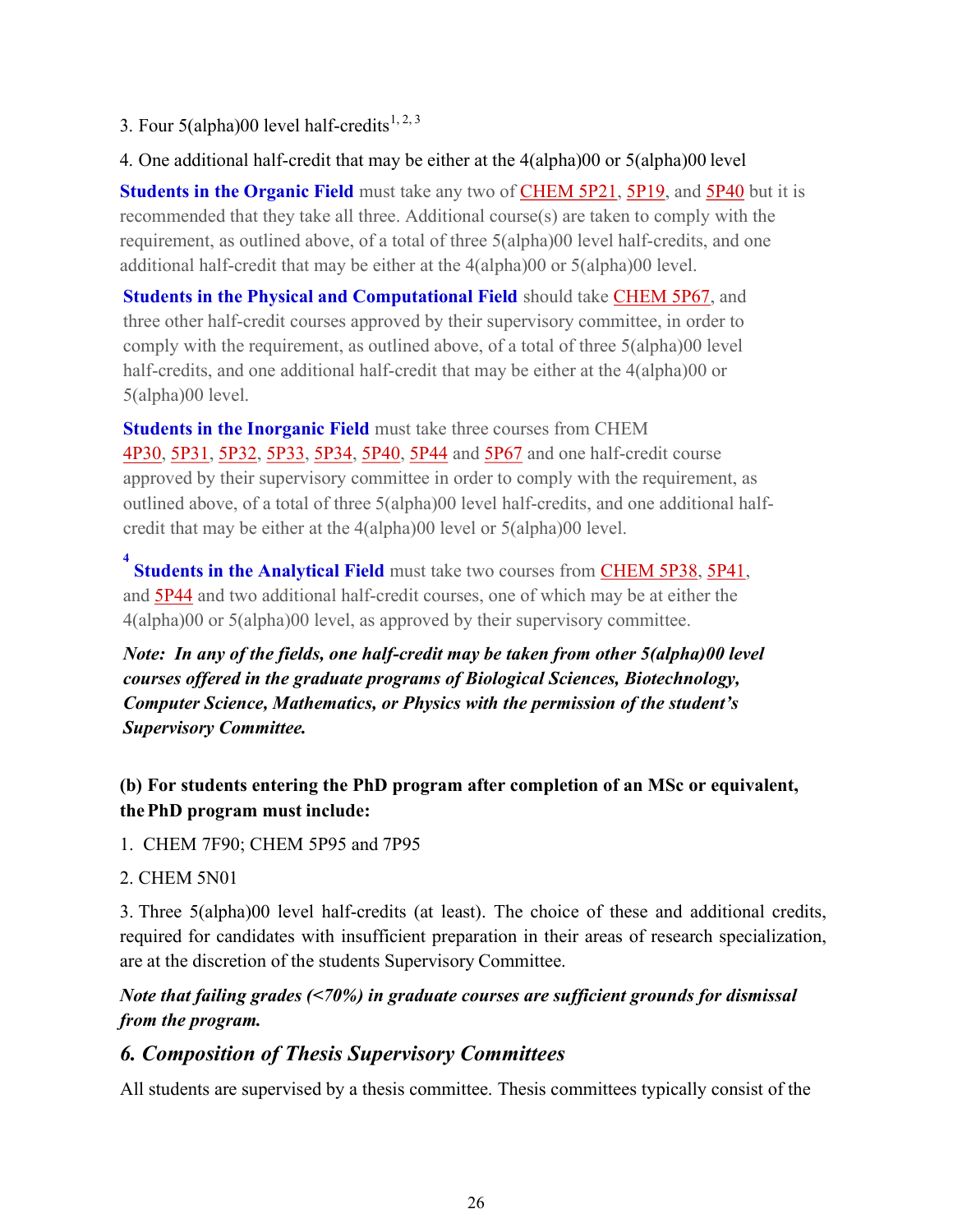student's research supervisor and two additional faculty members from the Department of Chemistry, one of whom will serve as Chair of the Committee. Exceptions to this structure may occur when the supervisor's appointment is cross-appointed with another Department, such as Physics.

Wherever possible, thesis committees will be chosen by the Graduate Program Director according to the following criteria. Supervisors are welcome to suggest appropriate faculty for their students' committees:

- 1. There are 4 major research areas in the Department. At least one committee member will be from the same research area as the student and supervisor.
- 2. Three committee members (including the supervisor) will be from Chemistry or crossappointed to Chemistry from another Brock University Department.
- 3. Adjunct faculty or instructors in Chemistry may co-supervise MSc students with faculty from Chemistry. Adjunct faculty may sit as additional committee members on thesis committees, consistent with item 2.
- 4. Cross-appointed faculty in Chemistry may supervise MSc and PhD students. Crossappointed faculty may sit as additional committee members on thesis committees, consistent with item 2.
- 5. The Graduate Program Director will attempt to distribute thesis committee duties equitably among faculty.

In the absence of the supervisor (e.g., during sabbatical), the Graduate Program Director, in consultation with the Supervisory Committee, shall ensure that a resident faculty member is responsible for overseeing the student. In the event that the supervisor leaves the University permanently, the Graduate Program Director, in consultation with the Supervisory Committee, shall appoint a new supervisor.

## 7. Monitoring of Graduate Student Progress

Graduate students are responsible for convening their committees for regular committee meetings. Thesis committees must meet once every six months over the duration of the student's program. A committee meeting should also be held when major changes to a student's program are contemplated, such as transfer from the MSc to the PhD program or a major change to the student's proposed research project. Graduate student committee meetings must be documented with the Graduate Student Progress Report that is available from the Chemistry Department's website (www.brocku.ca/chemistry/graduate/progressreport.pdf). Graduate student progress is monitored by the Chemistry Graduate Committee. Students should be aware that it is their responsibility to make sure committee meetings take place.

Note: When a graduate student's progress has been deemed unsatisfactory, the committee will meet again within six months to evaluate the student's progress. Students may be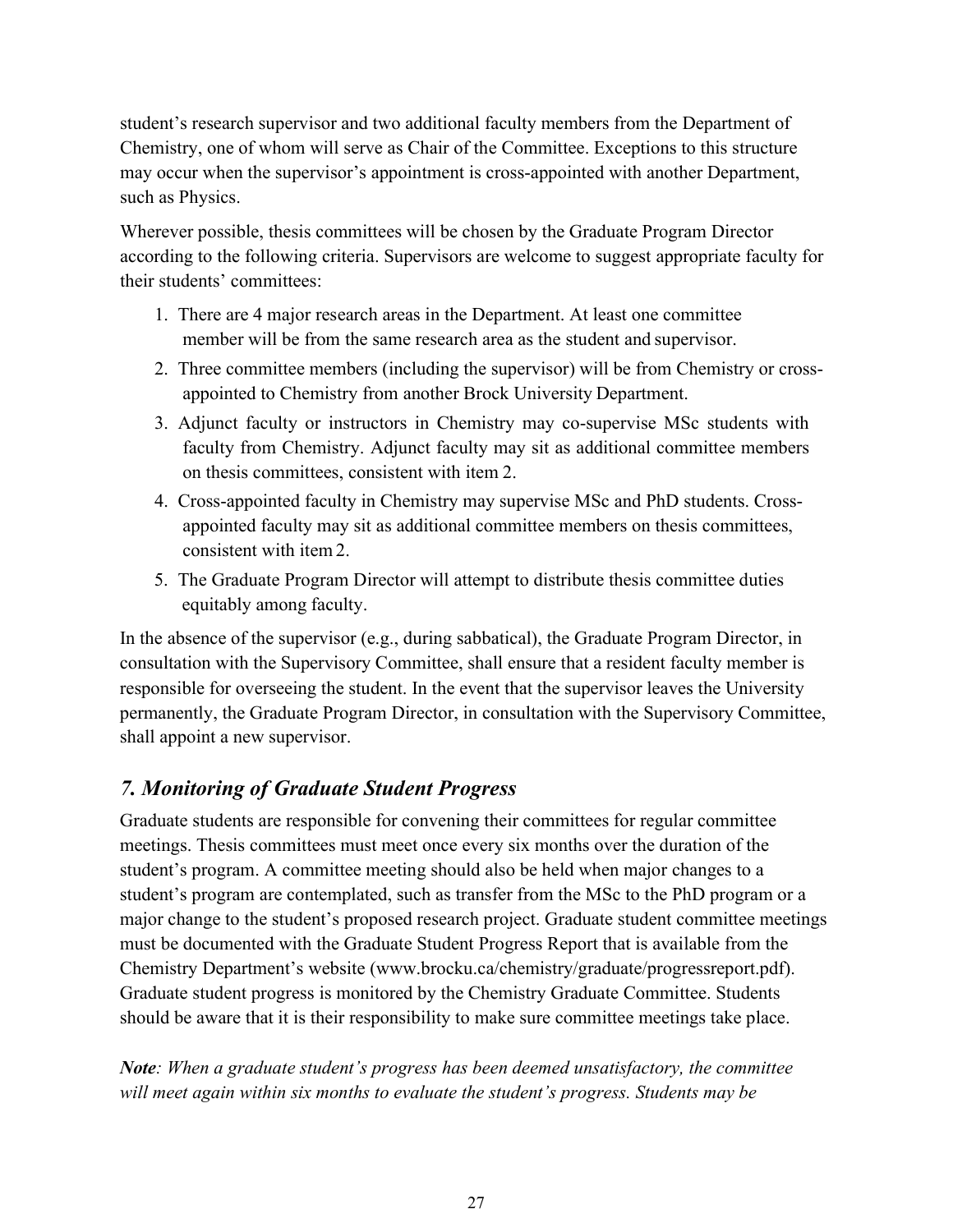dismissed from the graduate program after two successive committee meetings in which their Research Progress is deemed to have been unsatisfactory.

## 8. Conflict Resolution for Graduate Students

If a graduate student encounters a conflict that s/he is unable to resolve with their supervisor, the graduate student should then inform the Graduate Program Director of the problem and the Graduate Program Director will try to facilitate a satisfactory resolution to the conflict. If the student's supervisor is the Graduate Program Director, the conflict should be directed to a member of the Departmental Graduate Committee where the Graduate Committee will try to facilitate a satisfactory resolution to the conflict. If a satisfactory resolution to the conflict is not reached, the Departmental Graduate Committee will then make a recommendation to the Dean of Mathematics and Science for resolving the problem. Seeking guidance from the Dean of Graduate Studies in resolving conflicts is an additional avenue open to the GPD and the Graduate Committee.

## 9. Academic Integrity

The department of chemistry supports graduate students in their pursuit of a higher standard of scholarship, teaching and research. Academic integrity means upholding a strong personal and professional ethic within our own work, and that of our colleagues. In upholding the principles of academic integrity graduate students are expected to demonstrate respect and acknowledgement of others' words and ideas when conducting research, writing, publishing, and teaching.

Plagiarism is submitting material, in whole or in part that is not your own work without citing the source. This is taken very seriously, and graduate students must take care to appropriately reference source material, including figures and schemes that are included within the body of all written pieces of their scientific work. Although paraphrasing is not strictly considered to be plagiarism, students must make sure the source of the original idea is correctly cited. All basic concepts and ideas presented within a thesis should be written in the students' own words. Additional information for graduate students related to studying with integrity can be found at this link: https://brocku.ca/academic-integrity/graduate-studying-with-integrity/

## 10. PhD Candidacy Exam Regulations

#### Introduction

The candidacy exam is designed to provide standardized criteria for the assessment of PhD candidates and is a requirement for successful completion of the PhD program. The exam combines a written component with an oral presentation and defence. The written component is a research proposal on a topic not directly related to the candidate's or the supervisor's research prepared in the general format of an NSERC Discovery Grant proposal. This format will encourage students to read rigorously the scientific literature, to identify and elaborate on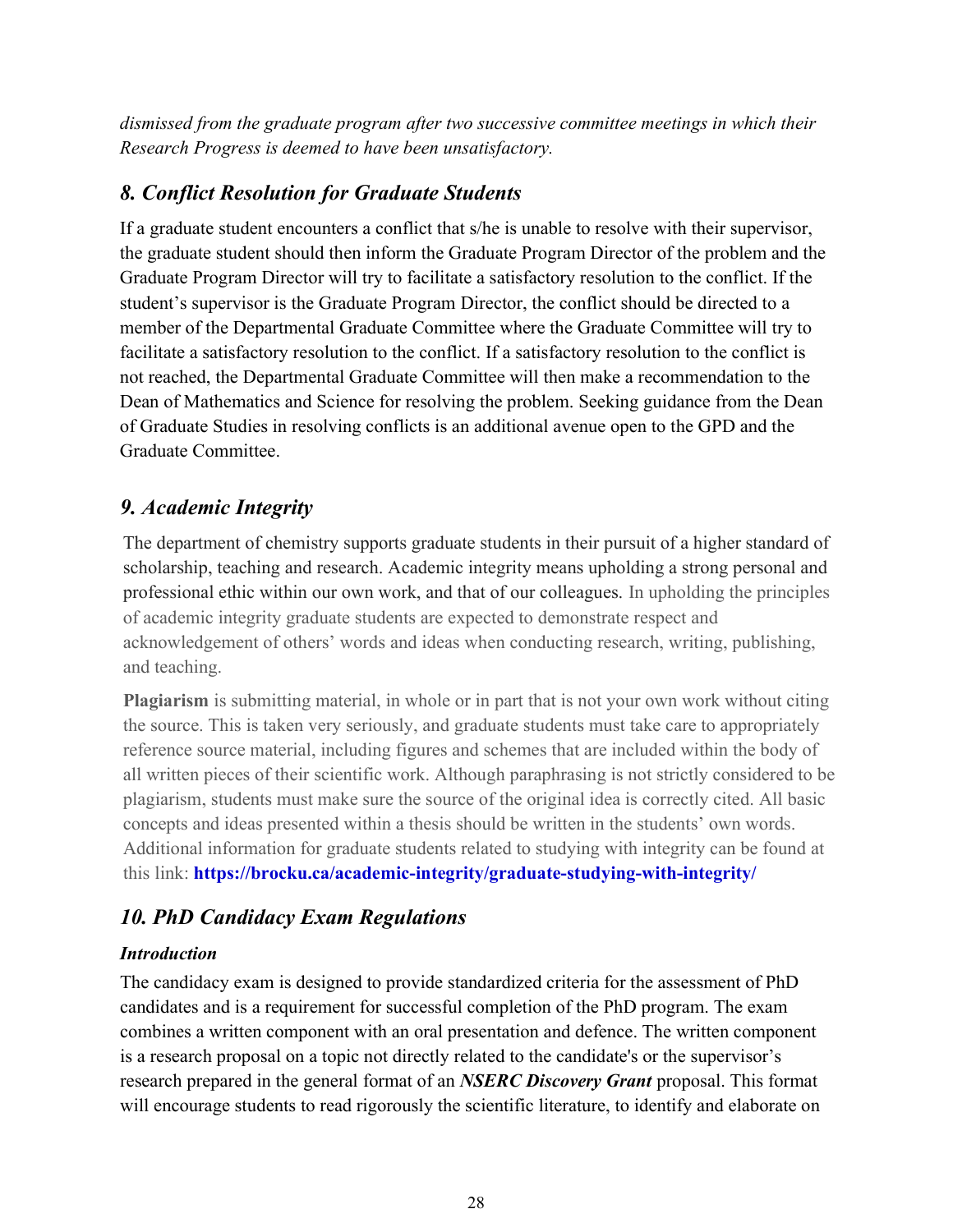current research directions, and to prepare and defend a document describing a reasonable research goal. Please note that NSERC supports research programs and not individual projects so the research proposal should typically comprise of 2-3 research projects suitable for the training of the proposed HQP (highly qualified personnel).

Although it is a requirement that students work on their candidacy proposal independently of their supervisor's input, they are encouraged to seek guidance from their supervisory committee and/or the GPD when needed.

#### Timing of Exam

#### Students entering the PhD program with an MSc Degree

Students who enter the PhD program with an MSc must pass the candidacy exam before the end of the student's third year in the program.

#### Students transferring to the PhD program from the MSc Program

After transfer to the PhD program, candidates must complete the PhD candidacy exam by the end of the third year of their enrolment in the PhD program. All candidates must notify the Department Chair and Departmental Graduate Officer at least 8 weeks prior to the end of their third year of registration in the PhD program of their intent to write the candidacy exam.

#### Failure to meet the deadlines

Students who fail to meet the above deadlines will be considered to have failed the candidacy exam. In exceptional circumstances such students may appeal the failing grade using the procedures outlined at the end of this document.

#### Examination Procedures

#### Composition of the Examination Committee

The Examination Committee will be composed of the following members:

- 1. The Chair of the examination committee who will be appointed by the Chemistry Department Chair in consultation with the Departmental Graduate Officer. The Chair of the examination committee does not vote.
- 2. The student's Supervisory Committee normally composed of the student's direct supervisor plus two members of the Department of Chemistry, one of whom is in the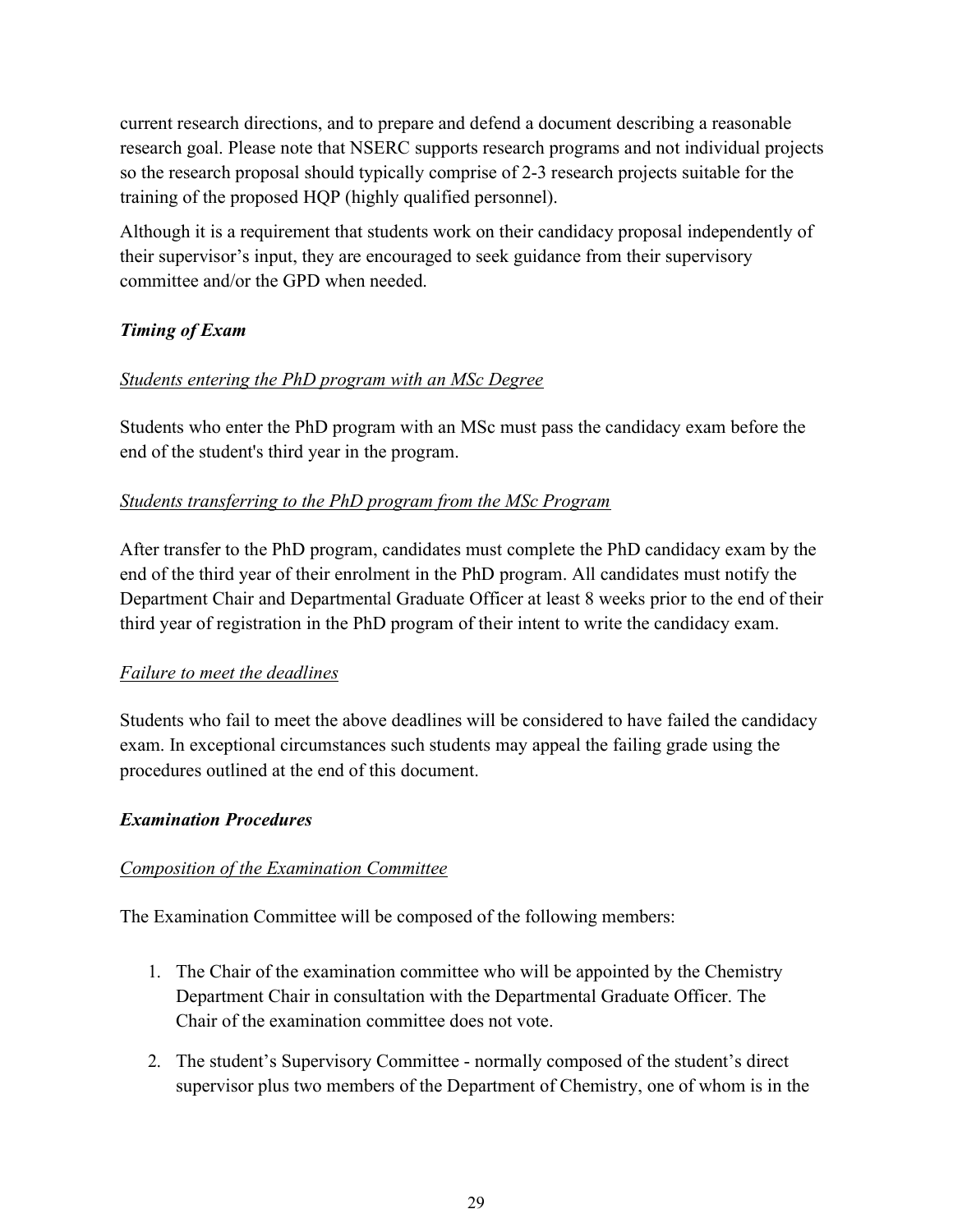same field of research as the student's direct supervisor.

- 3. One other faculty member suggested by the student's supervisory committee who may be from the Department of Chemistry or any other department within the Faculty of Mathematics and Sciences.
- 4. Each examiner will evaluate the written proposal, complete the evaluation form (www.brocku.ca/chemistry/graduate/Candidacy%20Examination/Evaluation\_form\_pro posal.pdf ) and deliver it to the Chemistry Department Administrative Assistant no later than 48 hours prior to the examination.
- 5. If the proposal is deemed to be acceptable, the examination will proceed as scheduled. If the examining committee finds the proposal to be unacceptable, the examination will be postponed and the student will be asked to re-write it within a stated time limit that is at the discretion of the examining committee.
- 6. During the examination, the student's direct supervisor is permitted to ask questions but will not vote. The supervisor will be allowed to address the examination committee prior to the vote on the student's performance. No member of the supervisory committee who has been named as a co- supervisor will be allowed to examine the candidate.

#### Format of the Written Research Proposal

The exam will test the candidate's ability to put forward a research plan, defend its rationale and anticipate its outcomes. It provides a forum to view the candidate's ability to describe a research goal based on literature precedent, to defend that goal and the methods by which the goal will be achieved. As such, the exam should also serve as a barometer of the candidate's capacity for independent thought. The proposal should be realistic, such that a single research supervisor and his/her students could make significant progress on the topic given five years effort.

The proposal will have the general format of an NSERC Discovery Grant proposal and will include:

- 1. A plain language summary of 250 words or less.
- 2. A budget and justification for personnel, equipment, materials, and any other necessary costs.
- 3. An introduction and background information that situates the topic in the literature.
- 4. A proposal describing new work. This should include the objectives of the research program. The essential design of any experiments to be performed and a description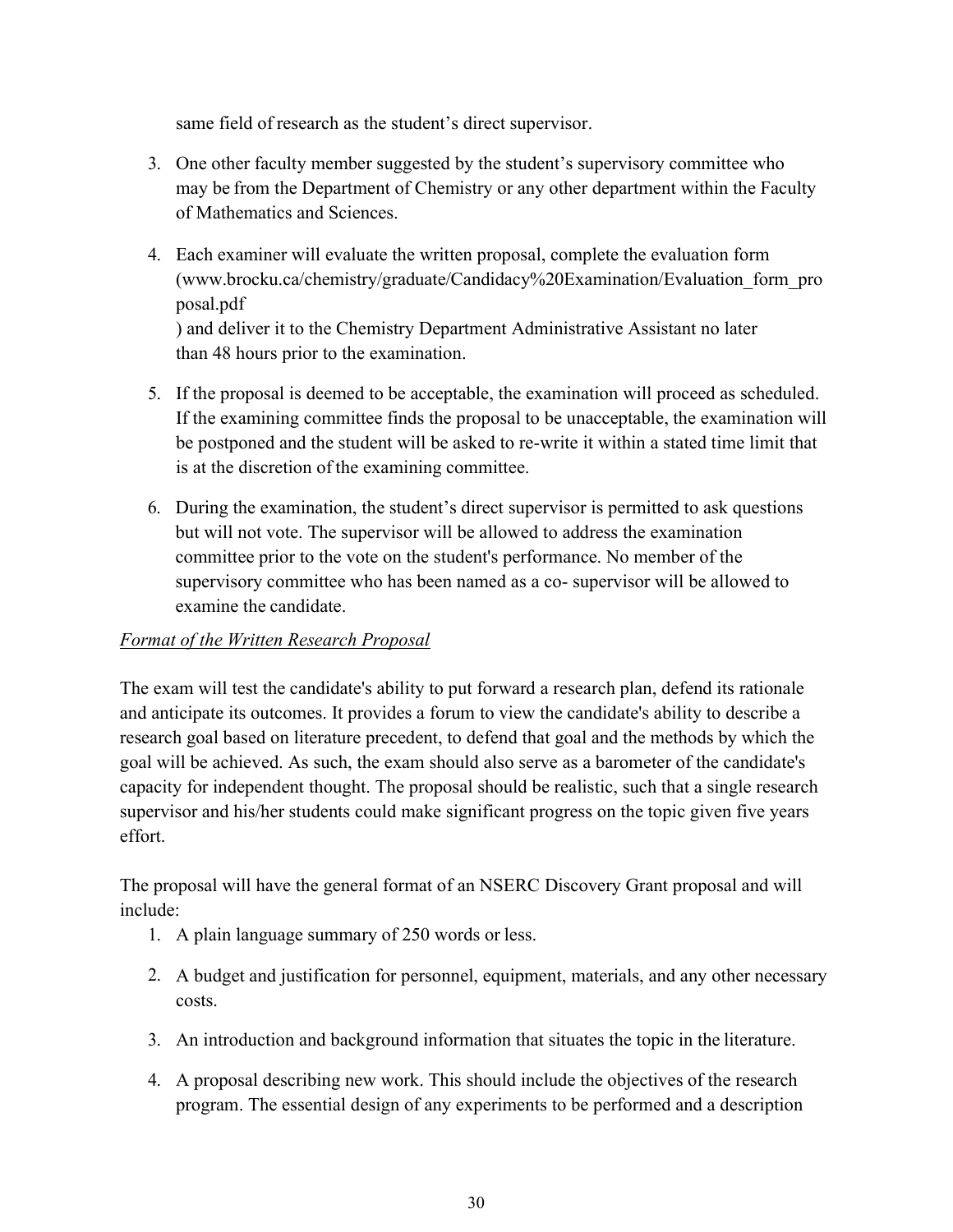of the experimental and/or theoretical methods that will be used to achieve the objectives.

Please use the forms and guidelines located on the Brock Chemistry website to prepare your proposal. Pay strict attention to the requirements regarding number of pages, font size, page margins, etc.

- 1. NSERC style application form (www.brocku.ca/chemistry/graduate/Candidacy%20Examination/Proposal%20bu dget%20form.p df)
- 2. Guidelines for preparing the proposal (See Appendix B)

Students should be prepared to supply an electronic copy of the proposal upon request. Normally, a proposal would include no more than two or three figures or tables. Figures should clarify, and not serve as a replacement for additional text. A copy for each member of the committee should be submitted to the Administrative Assistant for the Department of Chemistry two weeks prior to the examination.

#### Choice of Topic

Understanding that the choice of suitable topic places an inordinate amount of responsibility on the candidate, the topic of the research proposal may be arrived at as follows: Once the candidate has announced his/her intention to take the examination, the supervisory committee will solicit topics from the candidate and vet them, rejecting grandiose or trivial topics, as well as those deemed too similar to the candidate's thesis research. On behalf of the supervisory committee, the student's immediate supervisor will notify the Departmental Chair and the Graduate Officer once a suitable topic has been chosen. No student should proceed with preparation of a research proposal without having received permission to do so from the Examination Committee.

#### Format of the Oral Presentation

The candidate will give a brief oral presentation of the research plan, its rationale and expected outcomes. This presentation may be no longer than 25 minutes. Candidates are advised not to spend too much time reviewing background material discussed in their written proposal. Presentations longer than 25 minutes will be stopped by the Chair of the Examination Committee.

#### Format of the Questioning

There will be two rounds of questions by the examiners. The Chair may also participate in the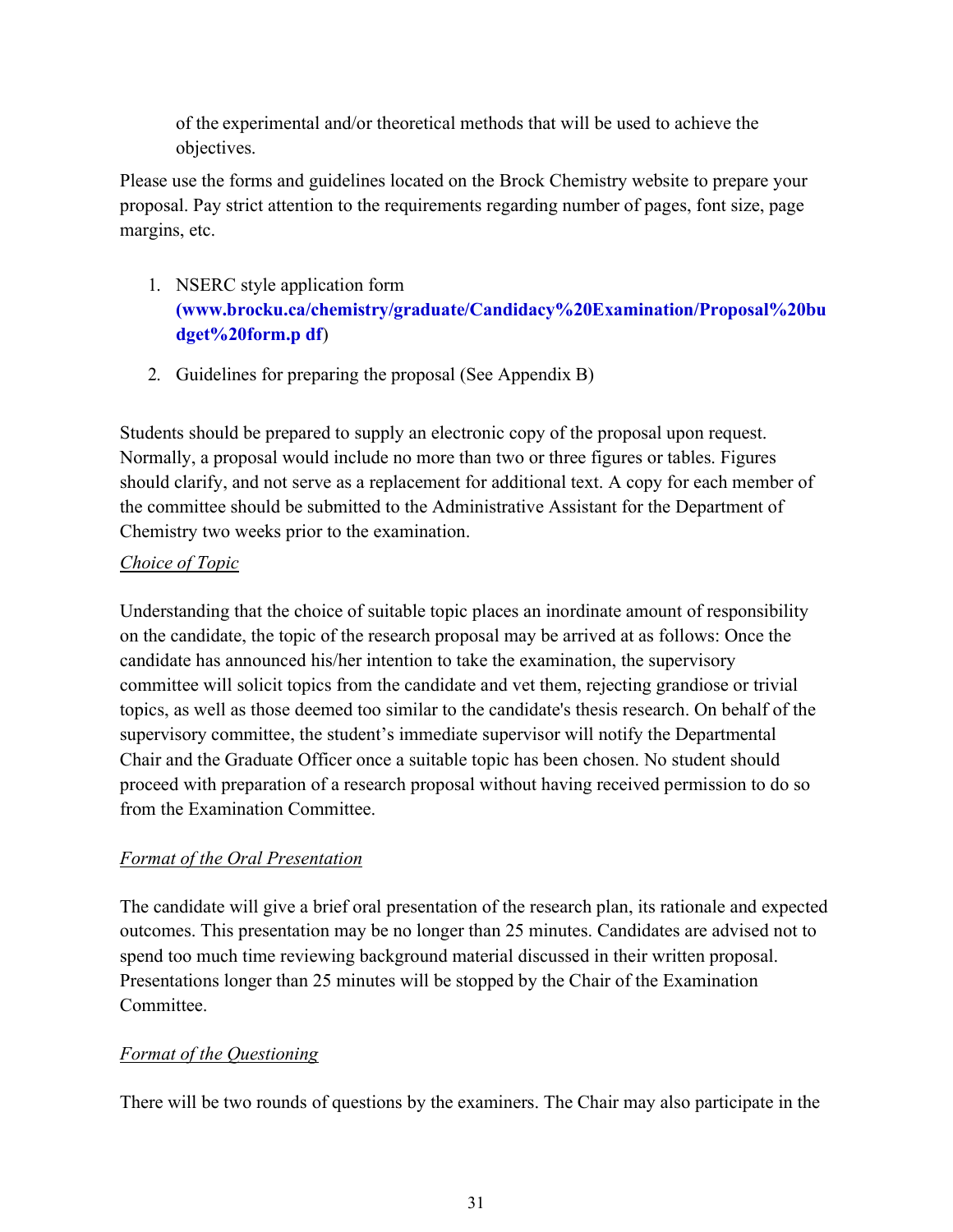questions but is not required to do so. Questions must relate to the proposal, but can cover any aspect of the proposal and the background to it. They are expected to be wide-ranging, but if questions stray too far from the topic or serve no obvious assessment purpose, then the opinion of the Chair will determine whether the discussion shall continue.

#### Assessment Procedures

The examination is to assess whether the candidate has the ability to synthesize a coherent, potentially achievable research proposal, and to defend that topic and the chosen methods. The candidate's performance will be based on the following criteria:

- 1. The understanding of basic principles, including (but not limited to) principles behind the methodology and the background to the phenomenon or topic being investigated.
- 2. The feasibility of the project and the approach chosen by the candidate.
- 3. The clarity of communication, both in the written research proposal and during the oral presentation and questioning.
- 4. The adequacy of the introduction and the literature review.

#### Method of Assessment

The candidate will be asked to leave immediately following the questioning and wait at some location removed from the examination room. The supervisor(s) will be invited to make comments on the candidate's performance and on the appropriateness of the direction of questioning. The supervisor(s) will be asked to leave prior to the discussion of the candidate's performance. The Examination Committee will discuss the candidate's performance taking into consideration the supervisor's comments. The members of the committee will vote and the results of the vote will indicate in the first instance whether the candidate will be allowed to proceed in the PhD program. If the vote does not favour continuance in the PhD program, the committee will recommend whether the student will be invited to write an MSc thesis or will be asked to leave the program.

The vote will be confidential.

The Examination Committee may request that a passing performance for the candidate be recorded only after completion of remedial work, which may include tests, essays or courses, and is at the discretion of the Examining Committee.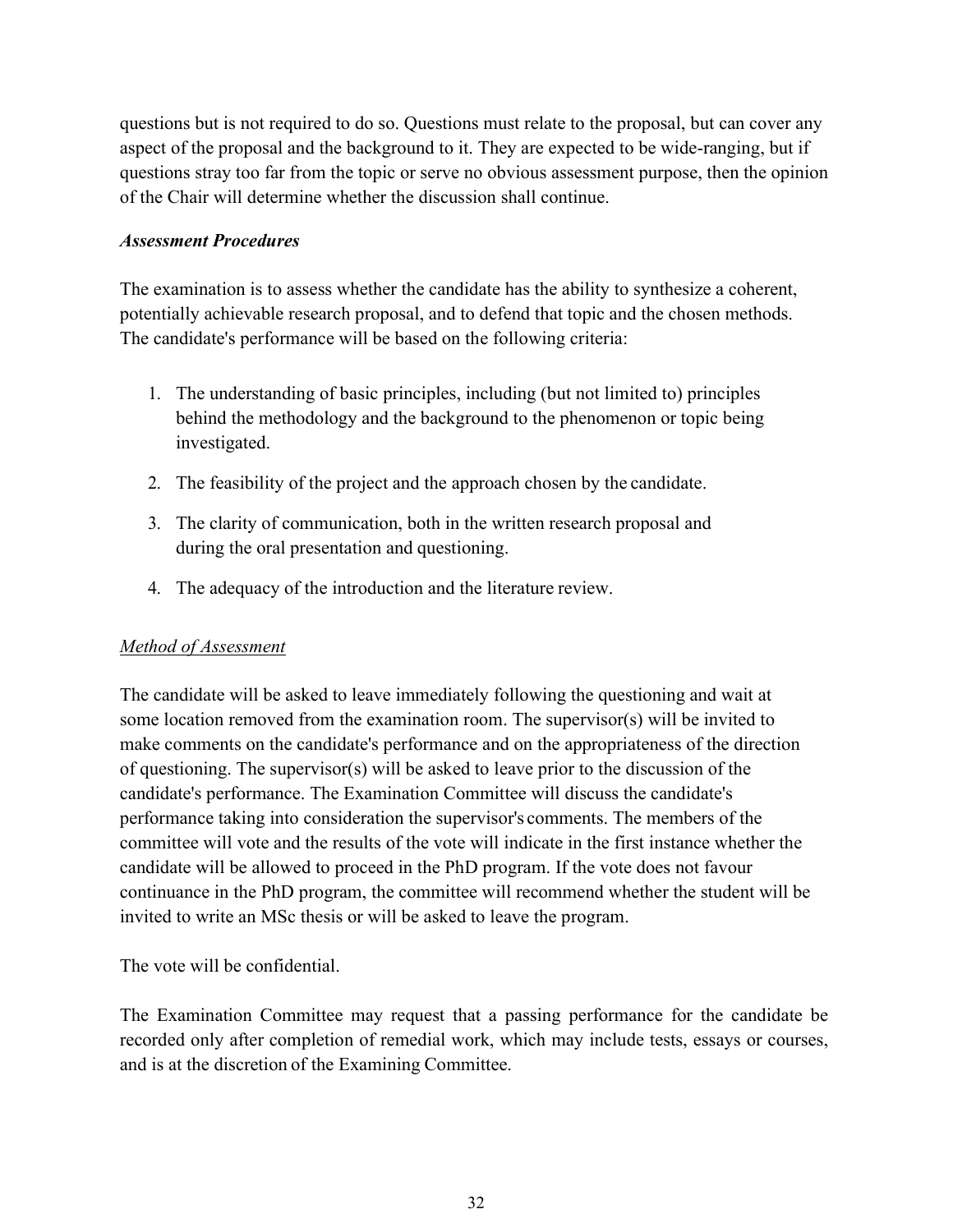The evaluation of the committee will be recorded on the Candidacy Examination Evaluation Form (www.brocku.ca/chemistry/graduate/Candidacy%20Examination/Evaluation\_form\_examin ation.pdf) and placed in the student's file.

#### Role of the Chair

The Chair of the Examination Committee has the following responsibilities:

- 1. To note the areas where the candidate excels or has difficulty, and the supervisor's comments.
- 2. To ensure that the questioning remains on time and on track.
- 3. To count the vote of the final assessment.
- 4. To note the final results.
- 5. To communicate the final result (pass or fail, and whether any remedial work is required) to the student, the supervisor, the Departmental Graduate Officer and the Chair of the Department of Chemistry.

#### Appeals Procedure

- 1. To appeal the result of a Candidacy Examination, the candidate must provide a written request to Chair (or Acting Chair) of the Department of Chemistry stating the basis for the action within one week following the exam. Only in exceptional circumstances will an appeal based on arguments of scientific merit be considered. It is not the purpose of the appeals committee to re- do the exam. Should the Department Chair be the student's immediate supervisor, the Graduate Officer will accept and process the written appeal.
- 2. The Chair (or Graduate Officer) will then form a three-member Appeals Committee to consider the request. The Graduate Officer will Chair the Appeals Committee. If the Graduate Officer is the supervisor of the student requesting an appeal, the Chair of the Appeals Committee will be the Chair (or Acting Chair) of the Department of Chemistry. The two remaining members will be chosen from those among the Department of Chemistry who have no direct involvement with the student or other conflict of interest. If it is impossible to find three such individuals, other faculty, from outside the department may be asked to serve.
- 3. The Graduate Officer, in cooperation with the Examination Committee, will prepare a written report regarding the outcome of the candidacy examination. The candidate's supervisor may also elect to submit a letter to the committee. Any other relevant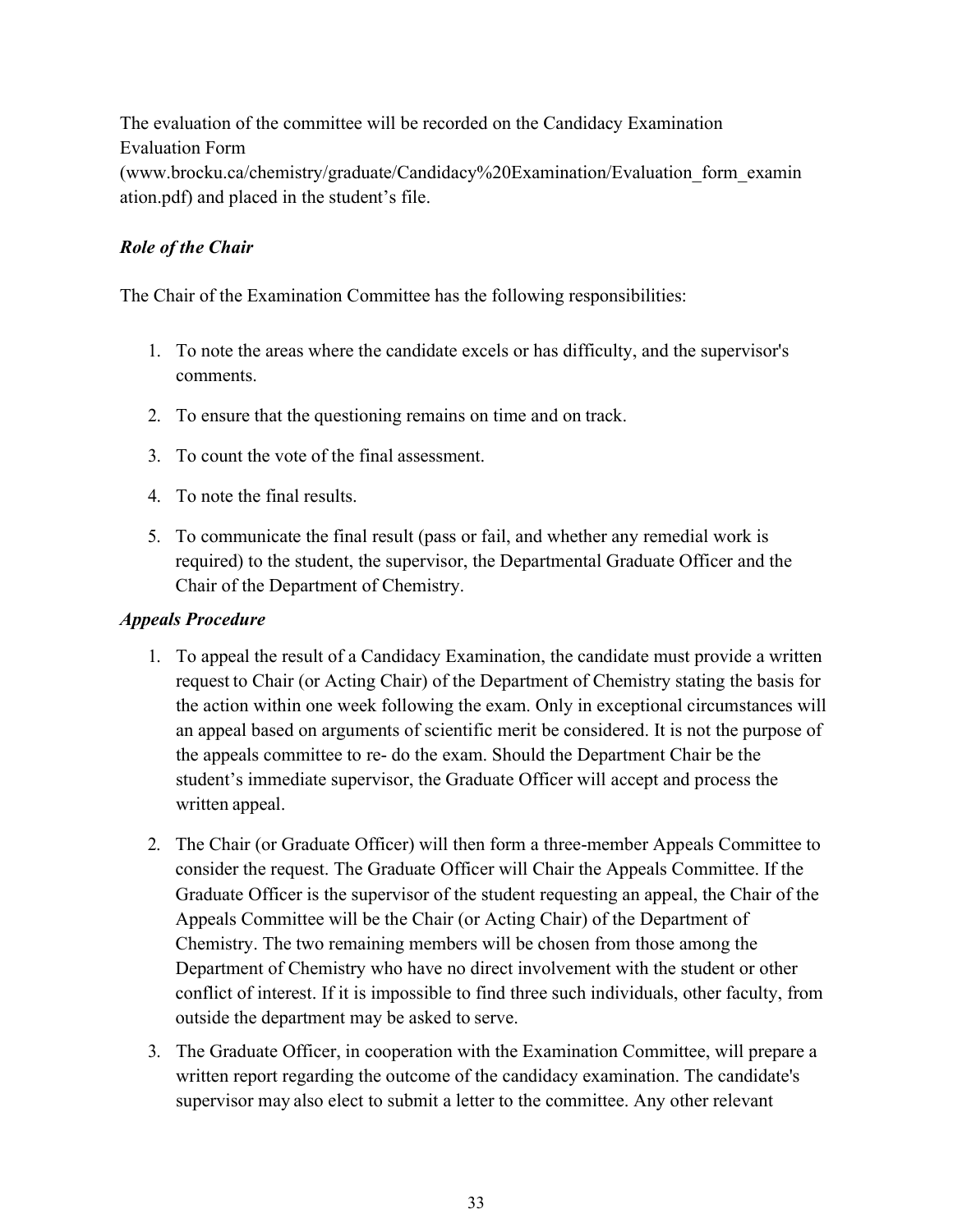documentation, from any party, must be submitted to the Graduate Officer as Chair of the Appeals Committee. At its discretion, the Appeals Committee may also interview the participants; first the examining committee, then the student and supervisor.

- 4. The appeals committee will meet within one week to arrive at a judgment. A brief report must be written dealing with the acceptability of the grounds for the appeal and whether the appeal is denied or approved. The report is presented to the Chair of the Department.
- 5. A successful appeal will result in a repeat of the Candidacy exam with the same examination committee (if possible) unless specific circumstances dictate otherwise. The appeal committee report will be provided to all members of the examining committee, the appeals committee, the appellant and the Chair of the Department of Chemistry.
- 6. Further appeals must be directed to the Dean of Graduate Studies.

## 11. Thesis Regulations

Graduate thesis regulations are outlined in the Academic Regulations section of the Graduate Calendar (www.brocku.ca/webcal/current/graduate/acad.html#sec56) and in Section 14.7 of the Faculty Handbook (www.brocku.ca/secretariat/facultyhandbook/). Students and supervisors will be required to sign a declaration of originality form to confirm that no work described in the thesis has been defended previously in any other thesis at either Brock or elsewhere,

The Faculty of Graduate Studies also has outlined specifications for the format of theses that can be accessed by clicking on the following link:

#### http://www.brocku.ca/gradstudies/forms/thesis-

format/SpecificationsAndTableOfContents-06-08.pdf. The policy of the Chemistry Department is that MSc and PhD theses must be prepared in the traditional format.

Please note that after the final draft of the thesis has been submitted to the Graduate Program Director, the student will be required to deposit with the supervisor all laboratory notebooks, together with all other original data records, spectra, samples, etc. These will be retained as the property of the supervisor or the Brock Department of Physics, as appropriate.

All typing and other costs of preparing the thesis are the responsibility of the student.

## 12. First Draft Status

Brock students should consult the faculty of graduate studies website at the following link to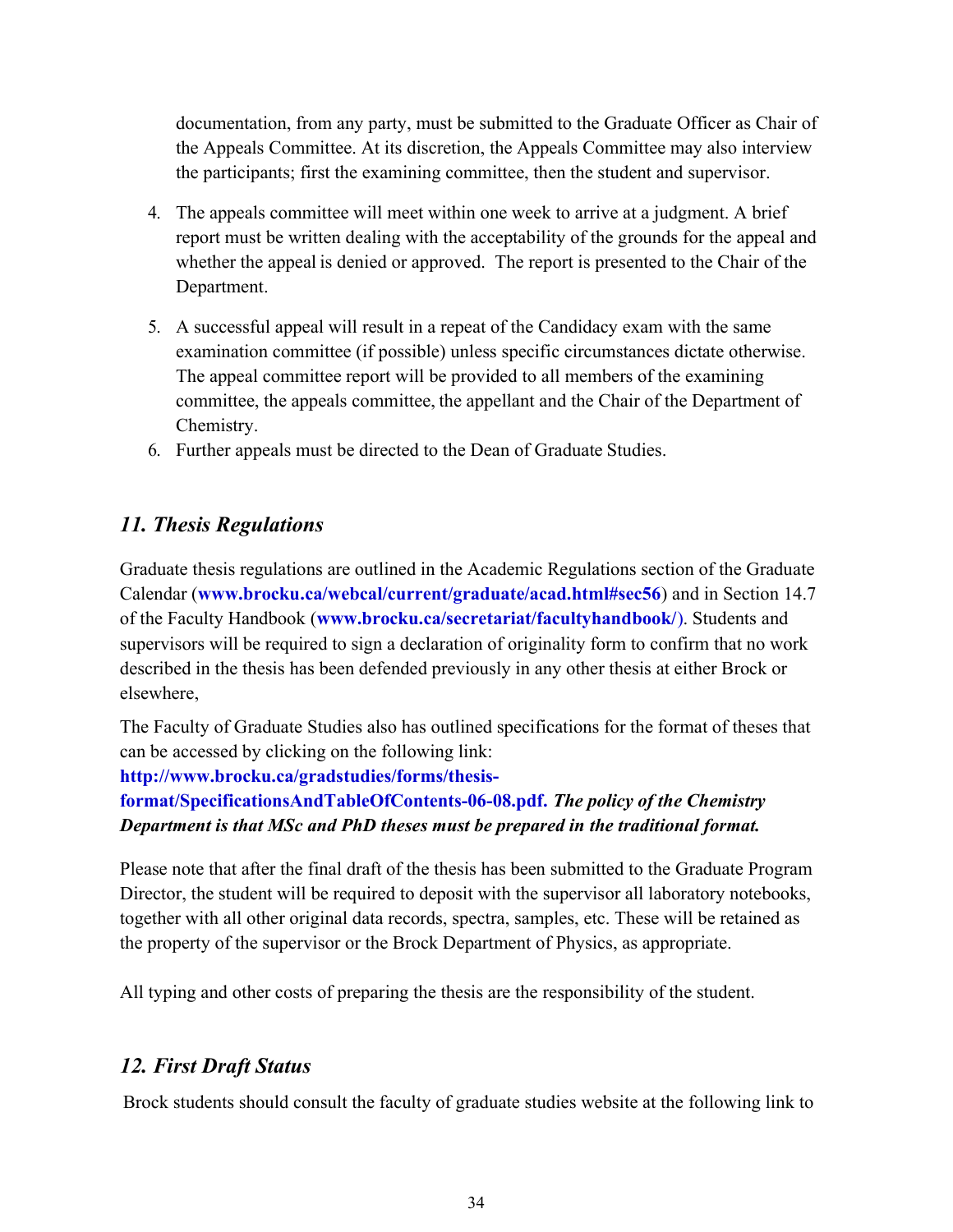determine the appropriate submission deadline for the final stage status form: https://brocku.ca/important-dates/graduate-studies/

Students can request a copy of the first draft status form from the GPD, or download it directly from the following link: https://brocku.ca/mathematics-science/wpcontent/uploads/sites/26/Final-Stage-Status-Form-August-2017-ff.pdf

What constitutes an acceptable first draft is described as follows:

(1) ALL chapters of the thesis had the MAJORITY of text written for them. The thesis need not have been proofread.

(2) There must be a table of contents

(3) List of figures or a reference/bibliography section need not be fully prepared. All figures need not be present or spectra or spectral assignments or full appendices.

(4) Students should have an experimental or, where relevant, theoretical methods section drafted. For the former, this does not mean that every single compound is fully characterized and all entries present, just that the MAJORITY of the experimental is present. Similarly, for the case of work done in theoretical chemistry/biotechnology, the MAJORITY of the theoretical methods section is present.

(5) The draft should be at least 75-80% complete in all components.

Students should email or hand in a hard copy of the completed form together and an electronic (pdf) copy of their thesis to the GPD at least one week before the deadline. The GPD will review the thesis and if everything is in order, sign and return the completed form the graduate studies. Students submitting these forms late will likely not be granted first draft status. Note, students are not required to get feedback from their supervisory committee in order to be granted first draft status.

First draft status is normally only granted for one semester since the expectation is for the student to have successfully defended at the end of this time period.

## 13. Thesis and Defence Procedures for MSc & PhD Theses in the Department of Chemistry<sup>1</sup>

This information together with the appropriate forms can be found at the following link: https://brocku.ca/mathematics-science/chemistry/graduate-programs/msc-phd-thesissubmission-guidelines/

#### Stage 1.

When the student's supervisory committee judges the student to be near completion of his/her program (based on a recent biannual progress meeting, a review of a preliminary draft of the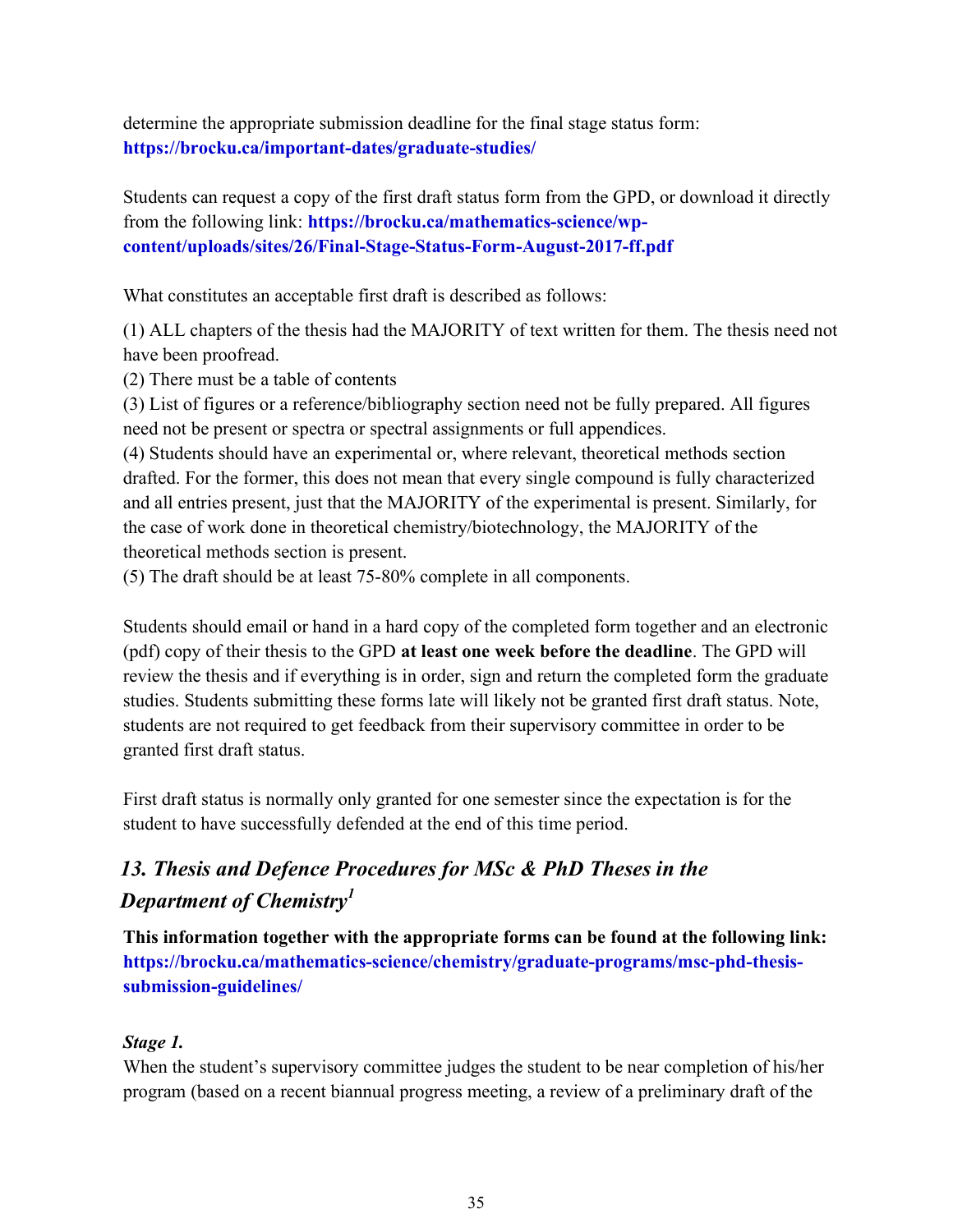thesis and, for PhD candidates, successful completion of the candidacy exam), a written request for final defence will be made to the Graduate Program Director (GPD) using the appropriate External Examiner Approval Form provided by the Faculty of Graduate Studies for PhD exams and the Faculty of Mathematics and Science for MSc exams. If any additional requests are required (e.g., a request for a closed examination, addition of members to the examining committee, etc.) they will be made at this time.

#### Stage 2.

If the GPD agrees with the assessment of the supervisory committee as to the student's readiness to defend, he/she will vet the choices of external referee and sign and forward the form to the Associate Dean of Graduate Studies for PhD exams or the Associate Dean of Mathematics and Science for MSc exams.

#### Stage 3.

If any of the proposed external examiners or their ranking is deemed to be unacceptable by the Associate Deans on academic grounds, he/she will inform the GPD and provide an explanation. The GPD will then ask the supervisor to produce and submit a revised list that takes the Dean's concerns into account. If the Dean has concerns regarding travel costs of a proposed external examiner, he/she will contact the GPD to discuss the possibility of cost sharing with the Chemistry Department.

#### Stage 4.

After receiving approval from the appropriate Dean, the Graduate Administrative Coordinator (Elena Genkin) will contact the external examiner and other examining committee members to finalize the date of the exam. The composition of the committee will be as follows:

- a. Thesis supervisor
- b. Members of the Supervisory Committee

c. Chair of the Examination Committee (Chosen by the Dean in consultation with the GPD. Normally this will be the GPD or designate)

d. An examiner internal to Brock but external to the student's program (selected by the GPD)

e. The External Examiner

#### Stage 5.

Two months prior to the examination date the graduate student will submit an electronic pdf copy of their thesis to the supervisory committee for feedback to determine whether is suitable to send out to the external examiner. If major revisions are required such that the thesis cannot be ready or suitable for examination within two weeks, the examination will be cancelled, and the supervisory committee will meet with the student to determine a new schedule for completion of the thesis.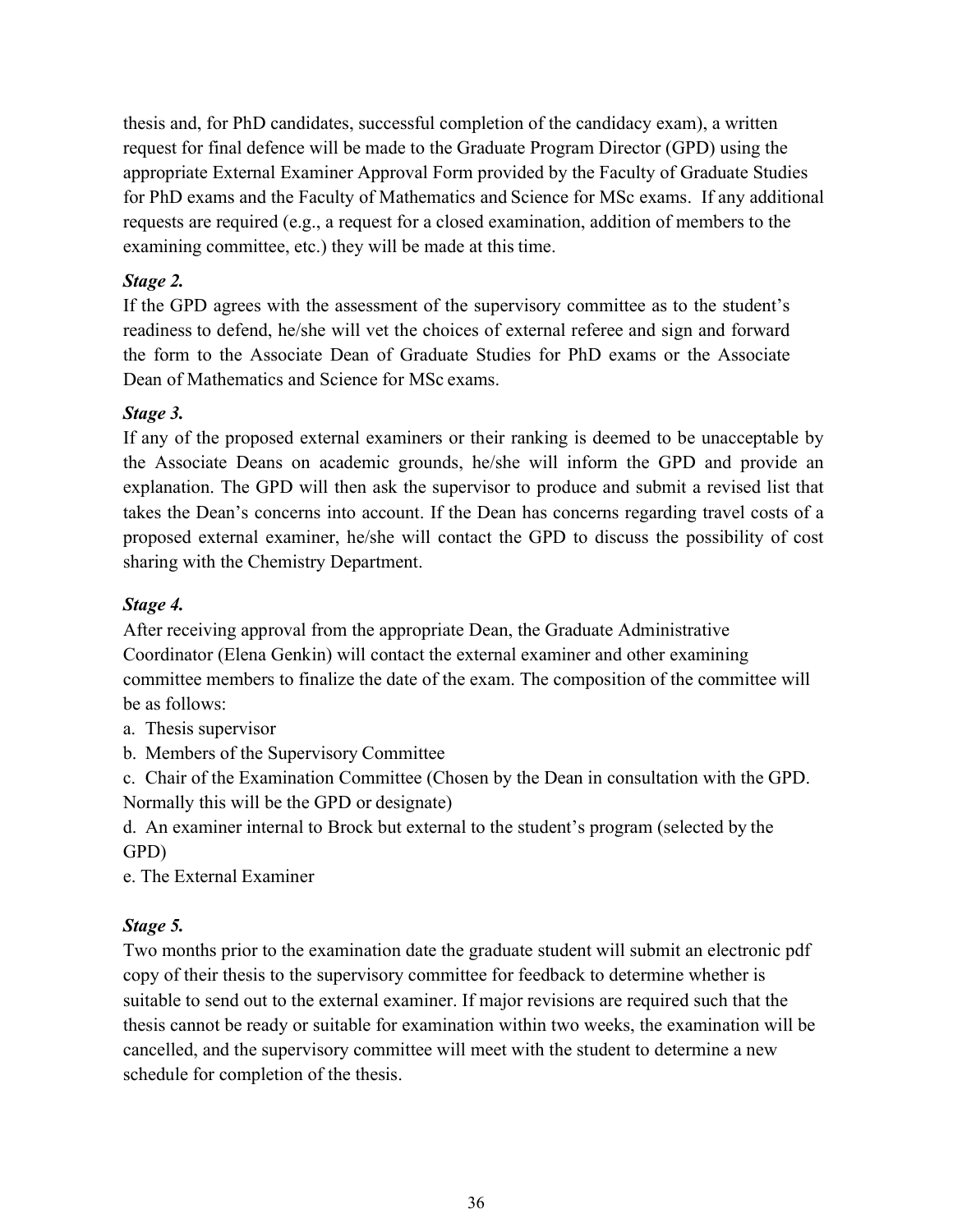#### Stage 6.

No later than six weeks (30 working days) before the scheduled the completed External Examiner approval form (MSc) or the PhD defence External Examiner Approval Form and PhD sign off forms should be submitted together with an electronic pdf copy of the thesis to the Graduate Administrative Coordinator (Elena Genkin). The graduate student and supervisor will also then be required to sign a declaration of originality form which students can request from Elena Genkin.

Note if specifically requested by the external examiner or member(s) of the examination committee one or more hard copies of your thesis maybe required. It is advisable for students to check with their supervisory committee members around the time of submission to establish whether or not hard copies of their thesis are required.

#### Stage 7.

Following the defence, and assuming no major problems, the student will submit the final revised copy of the thesis to his/her supervisor within the timeframe given at the end of the exam.

<sup>1</sup>Includes MSc and PhD theses in Biotechnology for which the supervisor is a member of the Department of Chemistry.

Please note: one week prior to the exam the GPD will receive feedback from the external examiner regarding whether or not the thesis can go ahead as planned together with a summary of general comments pertaining to the suitability and quality of the work described in the thesis. These comments will be passed onto the candidate prior to the defence.

## 14. Format of Chemistry MSc Thesis Defence

- Exam Chair introduces committee and candidate, explains the format of the defence.
- Candidate presents a research seminar, around 30 minutes in length.
- Floor is open to questions from the general audience.
- This is followed by a short break. If previous arrangements have been approved for a closed defence, the general audience is asked to depart. If the defence is open, the members of the general audience are permitted to remain, but may not ask questions.
- Order of questioning is usually external examiner,  $1<sup>st</sup>$  departmental thesis committee member,  $2<sup>nd</sup>$  departmental thesis committee member, supervisor. The chair of the examining committee is not required to participate in the questioning period, but may do so.
- The questioning period will be limited to 2 hours, normally consisting of two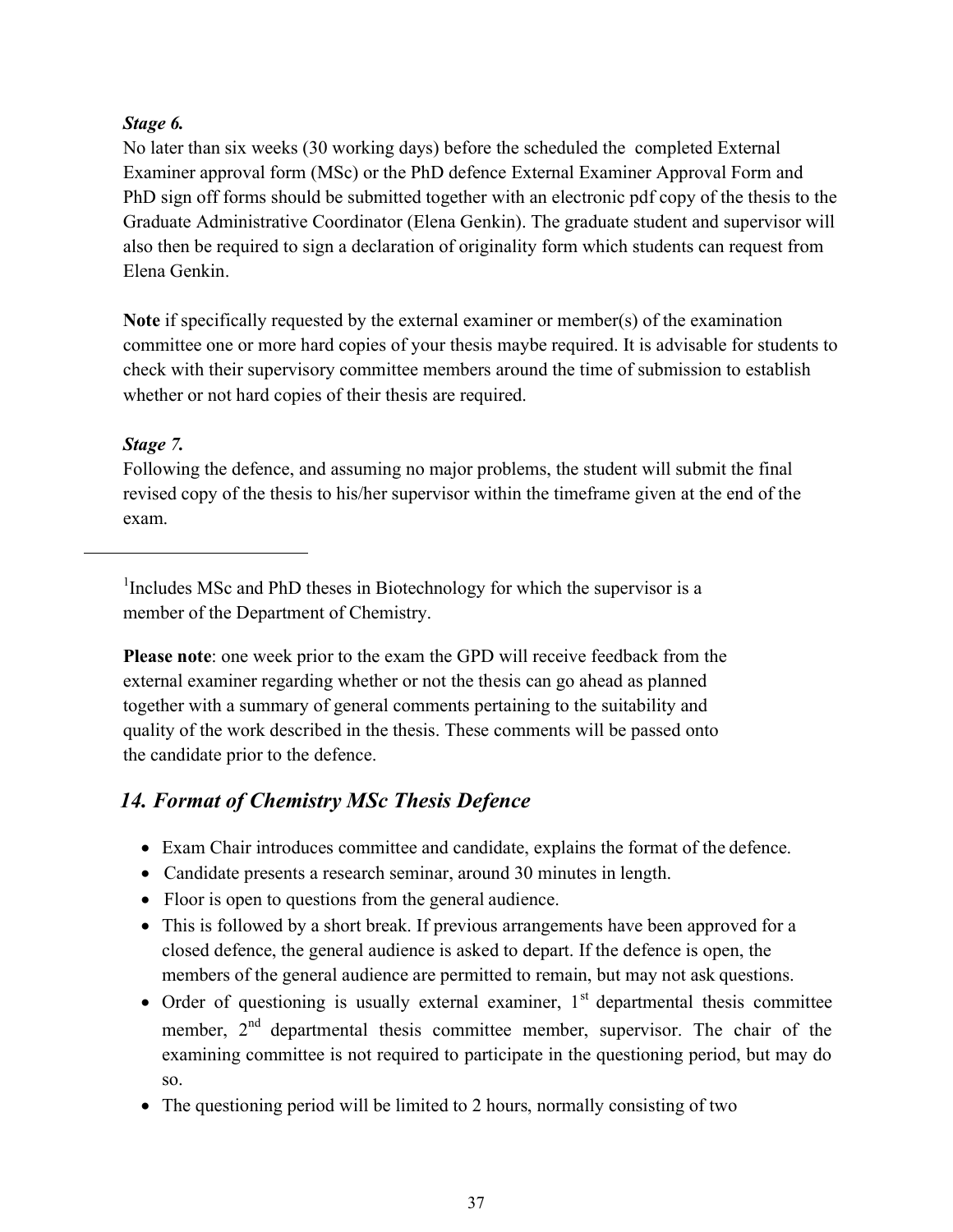rounds of questioning by the examining committee.

 When the committee is satisfied with the questioning, the Chair thanks the candidate, who then leaves the room so that the Committee may deliberate *in camera*.

#### Possible outcomes of the exam

All members of the examining committee, excluding the committee chair, will vote on the outcome of the exam, for a total of 4 votes.

Fail - at least 3 members of the committee vote

to fail Pass - at least 3 members of the

committee vote to pass

In the event of a tie vote, the vote of the external examiner will be the outcome of the exam.

## 15. Format of Chemistry PhD Thesis Defence

- Exam chair introduces committee and candidate, explains the format of the defence.
- Candidate presents a research seminar, around 30 minutes in length.
- Floor is open to questions from the general audience.
- This is followed by a short break.
- The oral defence proceeds. General audience may remain but may not ask questions.
- $\bullet$  Order of questioning is usually external examiner, internal examiner,  $1<sup>st</sup>$  departmental thesis committee member,  $2<sup>nd</sup>$  departmental thesis committee member, supervisor. The chair of the examining committee is not required to participate in the questioning period but may do so.
- The questioning period will be limited to 2 hours, normally consisting of two rounds of questioning by the examining committee.
- When the committee is satisfied with the questioning, the Chair thanks the candidate and the audience, who then leave the room so that the Committee may deliberate in camera.

#### Possible outcomes of the exam

All members of the examining committee, excluding the committee chair, will vote on the outcome of the exam, for a total of 4 votes.

Fail - at least 3 members of the committee vote to fail Pass - at least 3 members of the committee vote to pass

In the event of a tie vote, the vote of the external examiner will be the outcome of the exam.

## 16. Appendix A. Important Links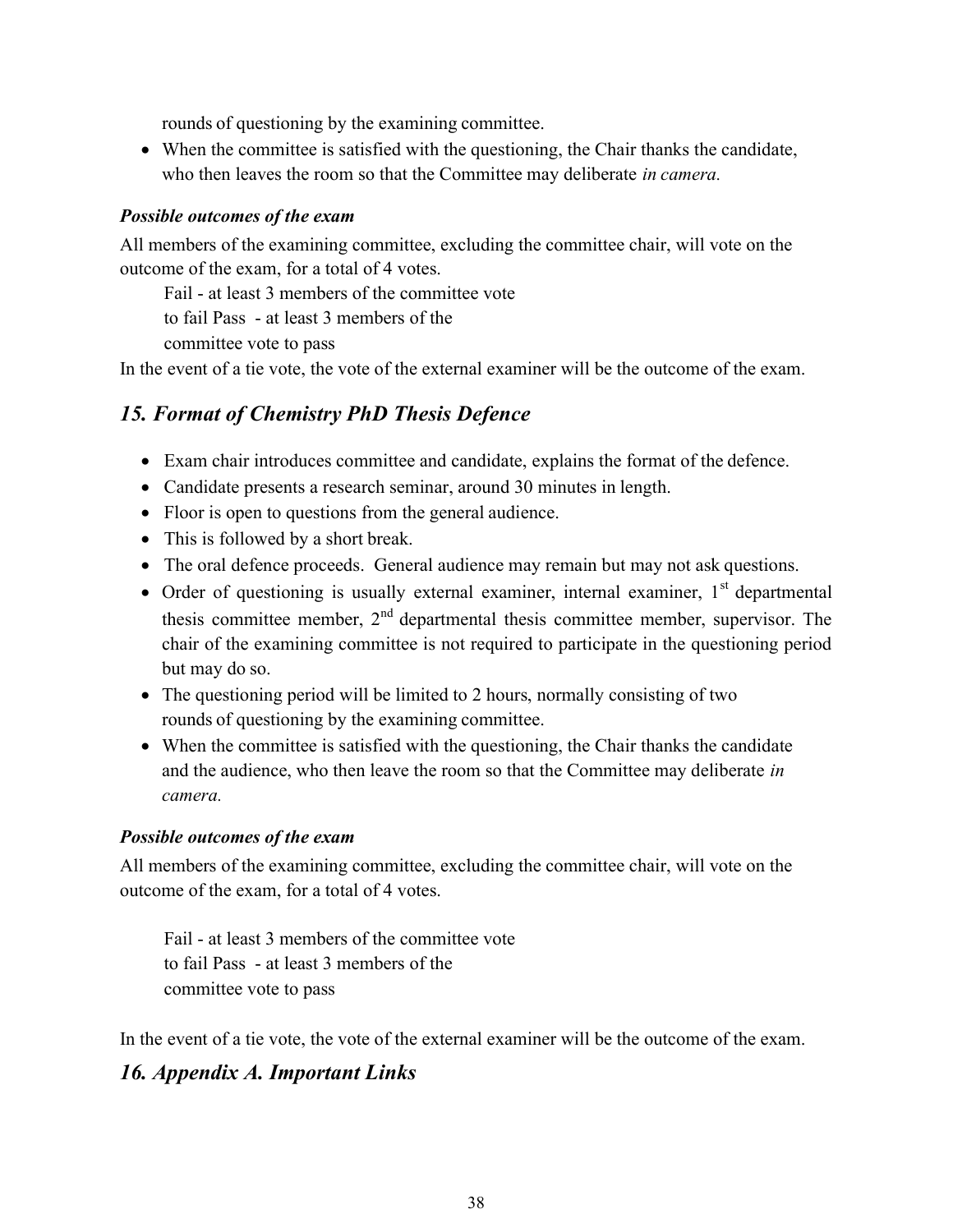Graduate Calendar: http://www.brocku.ca/webcal/2008/graduate/

Faculty of Graduate Studies Forms: http://www.brocku.ca/gradstudies/current/forms.php Graduate Students' Association (GSA): http://www.brocku.ca/gsa/ Graduate Student Professional Development: http://www.brocku.ca/gradstudies/gspd/ Senate Graduate Studies Committee: http://www.brocku.ca/secretariat/senate/index.php

Academic Regulations and Policies: http://www.brocku.ca/gradstudies/current/policies.php Academic Integrity: http://www.brocku.ca/academicintegrity/ Other resources: http://www.brocku.ca/gradstudies/current/resources.php

## 17. Appendix B. PhD Candidacy Exam Proposal Guidelines

#### General Information

Detailed instructions for how to prepare the candidacy proposal and the candidacy exam procedures can be found on the chemistry website at: https://brocku.ca/mathematicsscience/chemistry/graduate-students/phd-candidacy-exam/

Students are strongly advised to make full use of the allocated space when writing the various sections of the proposal. Weak proposals that lack sufficient depth and detail will be returned to the candidate for further revision.

The submission procedure is as follows:

- 1. An electronic copy of the completed proposal in pdf format should be submitted to the GPD and the supervisory committee (including the supervisor) no later than two weeks prior to the scheduled examination. Each examiner will evaluate the written proposal, complete the evaluation form and deliver it to the Graduate Officer (Elena Genkin) no later than 48 hours prior to the examination.
- 2. If the proposal is deemed to be acceptable the GPD will inform the committee and the candidate that the examination will proceed as scheduled. If the examining committee find the proposal to be unacceptable, the examination will be postponed, and the student will be asked to re-write it.

#### . The proposal consists of the following parts:

- An application form (see below for more detail). The form has the following sections:
	- Application profile
	- Plain language summary of the proposal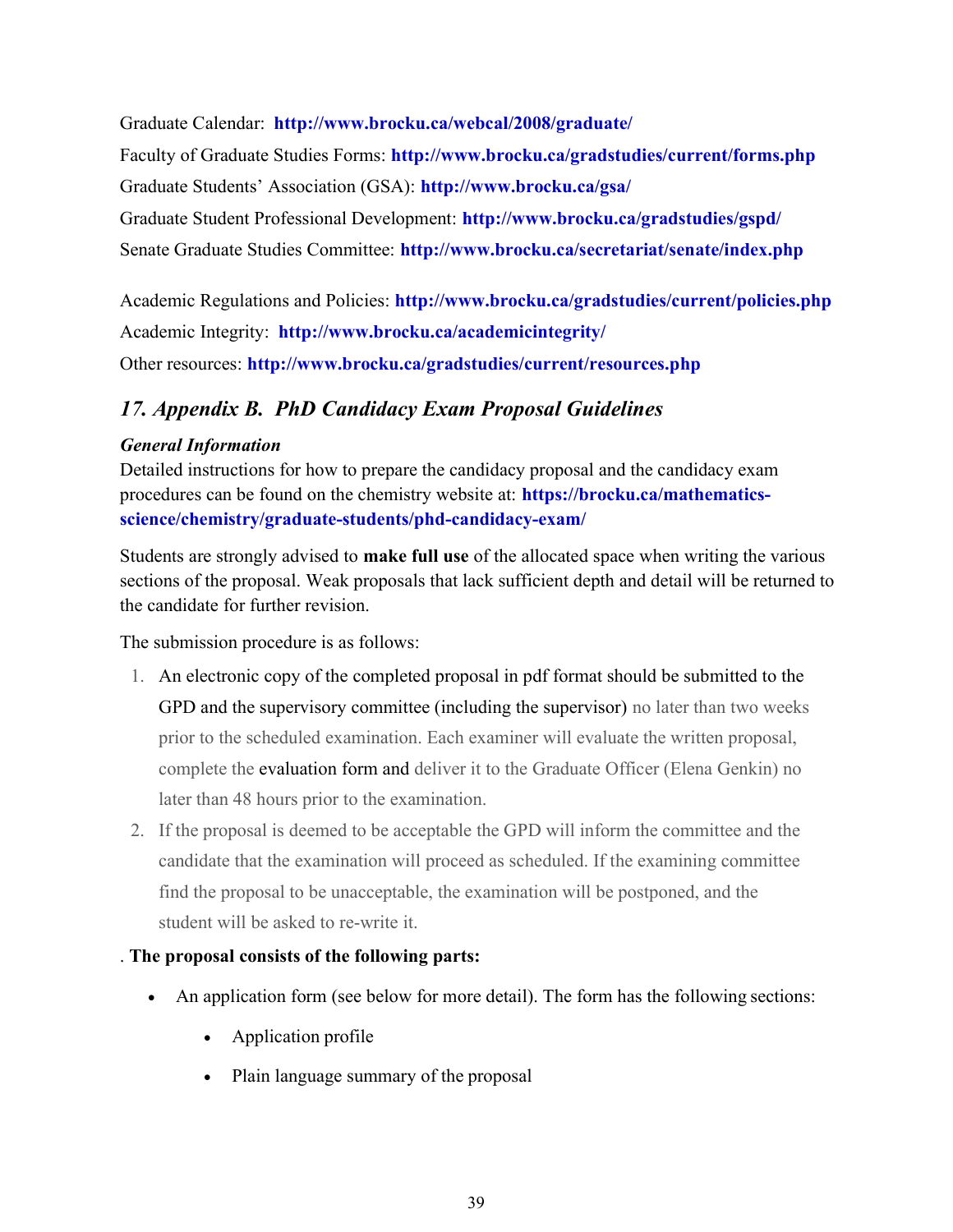- Proposed expenditures
- Free form sections in the following order
	- Budget justification (1-2 pages)
	- Literature review and background (5 pages maximum)
	- Proposal (5 pages maximum)
	- References (2 pages maximum)

#### General Presentation

#### When you prepare your application, follow these guidelines:

- Print must be in good quality black ink and legible.
- Text must be single-spaced, with no more than six lines per inch.
- The accepted font is Times New Roman regular 12 pts, or any comparable font  $$ nothing smaller.
- Condensed font, and applications completed strictly in italics, are not acceptable.

#### Free Form Sections:

- Use white paper,  $8 \frac{1}{2} \times 11$  in (21.5 cm  $\times$  28 cm), portrait format, with a single column.
- Set margins at  $3/4$  of an inch  $(1.9 \text{ cm})$  (minimum) all around.
- Enter your name and student number at the top of every page, outside the set margins.
- Number your pages sequentially.
- Print on one side of the page only.
- Avoid using acronyms and abbreviations or explain them fully. Adhere strictly to the page limits given above. Pages in excess of the number permitted will be removed!

#### **Note**

All text, including references, must conform to these standards. Incomplete proposal and/or proposals that do not meet the presentation standards will be returned and the examination will be postponed until corrections are made.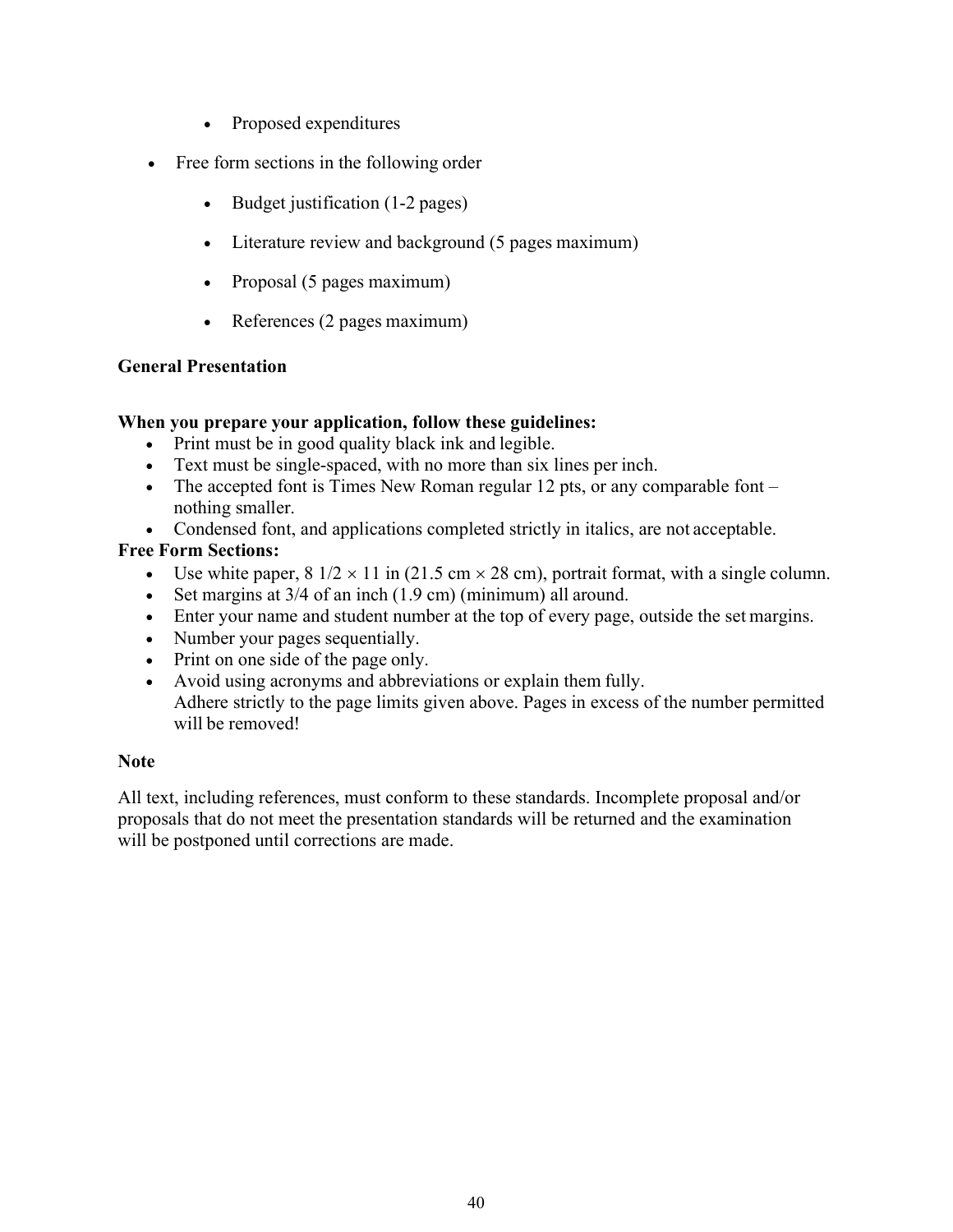#### Completing the application form

- Obtain the pdf file (www.brocku.ca/chemistry/graduate/Candidacy%20Examination/Proposal%20budget %20form.pdf)
- Use Adobe Acrobat or Acrobat Reader to fill out the form and print it. (Note: Acrobat Reader will not let you save the filled-out form)
- 1. Title of Proposal

The title should describe the subject of the research to be supported. It should not contain a company or trade name. Spell out scientific symbols and acronyms.

2. Research Subject Code

Consult the NSERC Code Tables.

3. Key Words

Provide a maximum of 10 key words that describe the proposal.

- 4. Certification Requirements Ignore this section.
- 5. Plain Language Summary

The summary is intended to explain the proposal in language that the public can understand. Using simple terms, briefly describe the nature of the work to be done. Indicate why and to whom the research is important, the anticipated outcomes, and how your field and Canada will benefit. If you wish, you may also provide a summary in the second official language in the text box identified for that purpose.

#### 6. Proposed Expenditures

Before completing this section, consult the Use of Grant Funds section of the NSERC Program Guide for Professors for information about the eligibility of expenditures for the direct costs of research and the regulations governing the use of grant funds. Use the Budget Justification section (free form section) to explain and justify each budget item. Provide a five-year budget

Free form sections

#### 1. Budget Justification

Provide a detailed explanation and justification for each budget item identified in the Proposed Expenditures section. Provide sufficient information to allow reviewers to assess whether the resources requested are appropriate.

o Salaries and benefits You should request funding for one or two PhD students and undergraduate summer students as needed for your project. Give a salary of \$12,000/yr (research